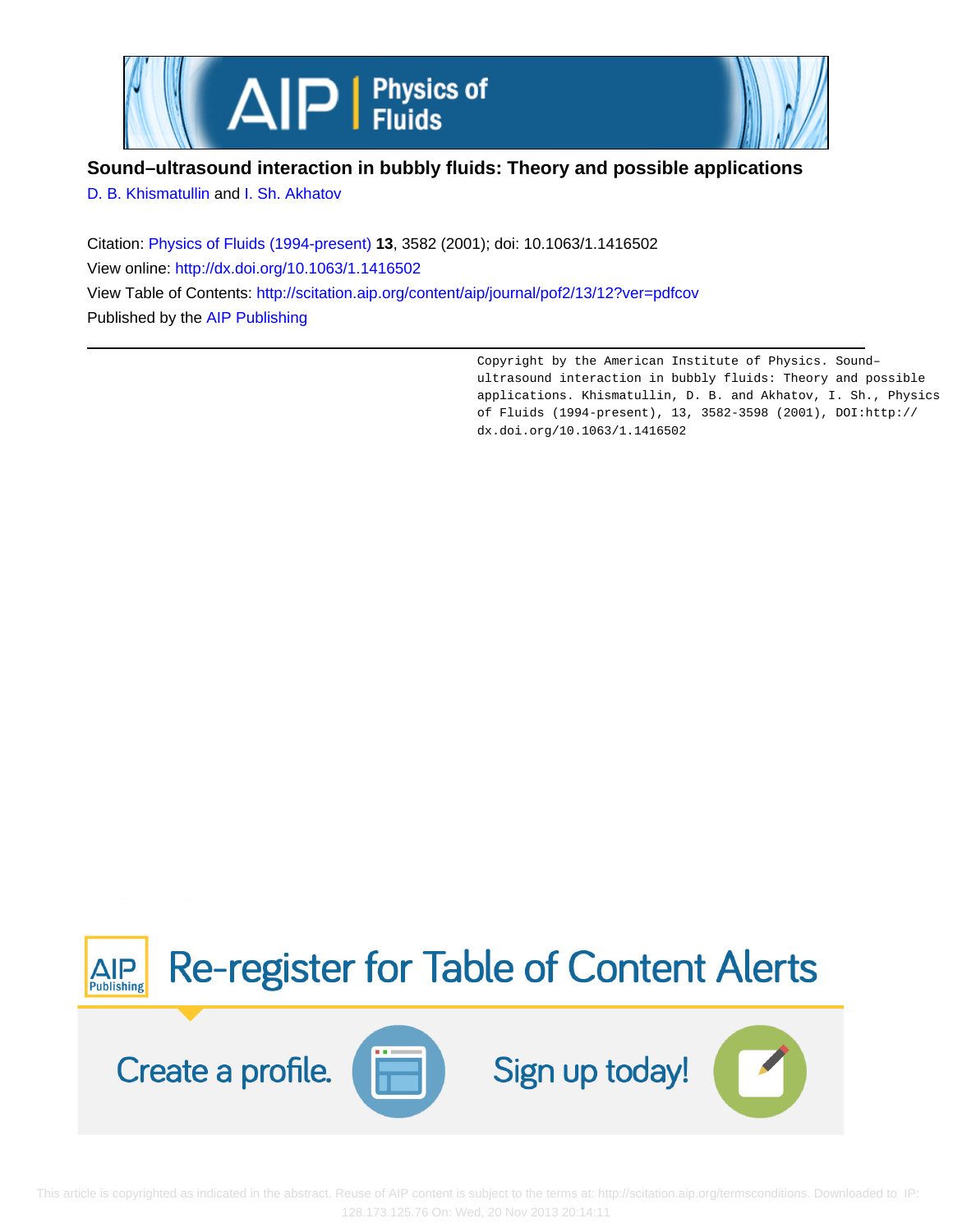# **Sound–ultrasound interaction in bubbly fluids: Theory and possible applications**

D. B. Khismatullin<sup>a)</sup>

*Department of Aerospace and Mechanical Engineering, Boston University, 110 Cummington Street, Boston, Massachusetts 02215*

I. Sh. Akhatov

*Institute of Mechanics, Ufa (Bashkortostan) Branch of Russian Academy of Sciences, 12 K. Marx Street, Ufa 450000, Russia*

(Received 13 November 2000; accepted 7 September 2001)

The interaction between sound and ultrasound waves in a weakly compressible viscous liquid with gas bubbles is considered. Using the method of multiple scales one- and two-dimensional nonlinear interaction equations are derived. The *degeneracy of the interaction* is found in bubbly fluids. This phenomenon lies in the fact that the interaction coefficients vanish at a certain frequency of ultrasound. We demonstrate that the integrable Davey–Stewartson I  $(DSI)$  system of equation can describe the two-dimensional sound-ultrasound evolution. The DSI equations are remarkable by their solutions referred to as dromions. In bubbly fluids the dromion represents the localized focused ultrasound wave which can alter the direction of its motion under changes in the boundary conditions for the sound wave. The condition of singular focusing of ultrasound in bubbly fluids is obtained. By numerical analysis of the interaction models, we reveal such processes as intensification of ultrasound by sound, nonlinear instability of a sound profile, and prove the validity of the singular focusing condition. Finally, possible applications of the results are outlined. © *2001 American Institute of Physics.* [DOI: 10.1063/1.1416502]

# **I. INTRODUCTION**

Liquids with gas bubbles have strongly pronounced nonlinear acoustic properties due to nonlinear oscillations of bubbles and high compressibility of gas. Within recent decades theoretical and experimental investigations have detected many kinds of nonlinear wave phenomena in bubbly fluids, in particular, the ultrasound self-focusing, $1,2$  the sound self-transparency,<sup>3</sup> wave front conjugation,<sup>4</sup> the acoustic phase echo,<sup>5</sup> subharmonic wave generation, $6$  the intensification of sound waves in nonuniform bubbly fluids,  $7,8$  the structure formation in acoustic cavitation, $9-11$  and differencefrequency sound generation.<sup>12,13</sup>

To date, long and short waves in bubbly fluids were studied independently. The Korteveg–de Vries (KdV) equation was proposed<sup>14</sup> for describing the evolution of long-wave disturbances in an ideal liquid with adiabatic gas bubbles. The existence of the long-wave KdV soliton was confirmed by many experiments.<sup>15,16</sup> The nonlinear Schrödinger (NLS) equation was obtained<sup>17</sup> as an equation for a short-wave modulation in polydisperse bubbly mixtures. The generation of short-wave subharmonics in bubbly liquids was investigated by a means of geometrical acoustics.<sup>6</sup>

Despite different length scales, long and short waves can interact. Benney<sup>18</sup> was the first to call attention to the possibility of such a wave interaction on the water surface. The interaction comes into particular prominence when the group

speed of short waves is equal to the phase speed of the long wave (the long-wave–short-wave resonance<sup>19</sup>). The resonance requires a special type of dispersion relation, e.g., consisting of two branches, and therefore, occurs in a limited number of physical systems. Examples of such systems are waves on the water surface<sup>20</sup> and waves in a collision-free plasma.21 We demonstrate here that the resonance condition is also satisfied for pressure waves in a bubbly fluid.

The interaction of long and short waves is described by nonresonant and resonant models. With no damping the nonresonant one-dimensional model consists of the nonlinear Schrödinger equation for the short-wave envelope and an algebraic correlation between the long-wave profile and a square of the envelope modulus.<sup>22</sup> The resonant model represents the Zakharov equations.<sup>21</sup> The two-dimensional interaction is governed by the Davey–Stewartson (DS) system of equations.23 There are only two integrable forms of the DS equations referred to as DSI and DSII equations.<sup>24</sup> In the nonintegrable case the solutions of this system can possess a blowup instability. As a result, singular focusing takes place.<sup>25,26</sup>

The paper is devoted to the theoretical description of the interaction between sound and ultrasound waves in viscous bubbly fluids. The nonlinear wave phenomena presented here, such as degeneracy of the interaction, nonlinear instability of sound waves and singular focusing of ultrasound, are novel for bubbly fluid dynamics. The remainder of the paper is structured as follows. In Sec. II the equations of motion for bubbly fluids and the dispersion relation for plane sound waves in these media are considered. The method of multiple scales is described in Sec. III. We demonstrate this

a)Author to whom correspondence should be addressed. Present address: Department of Mathematics, Virginia Tech, Blacksburg, VA 24061-0123. Electronic mail: damir@math.vt.edu.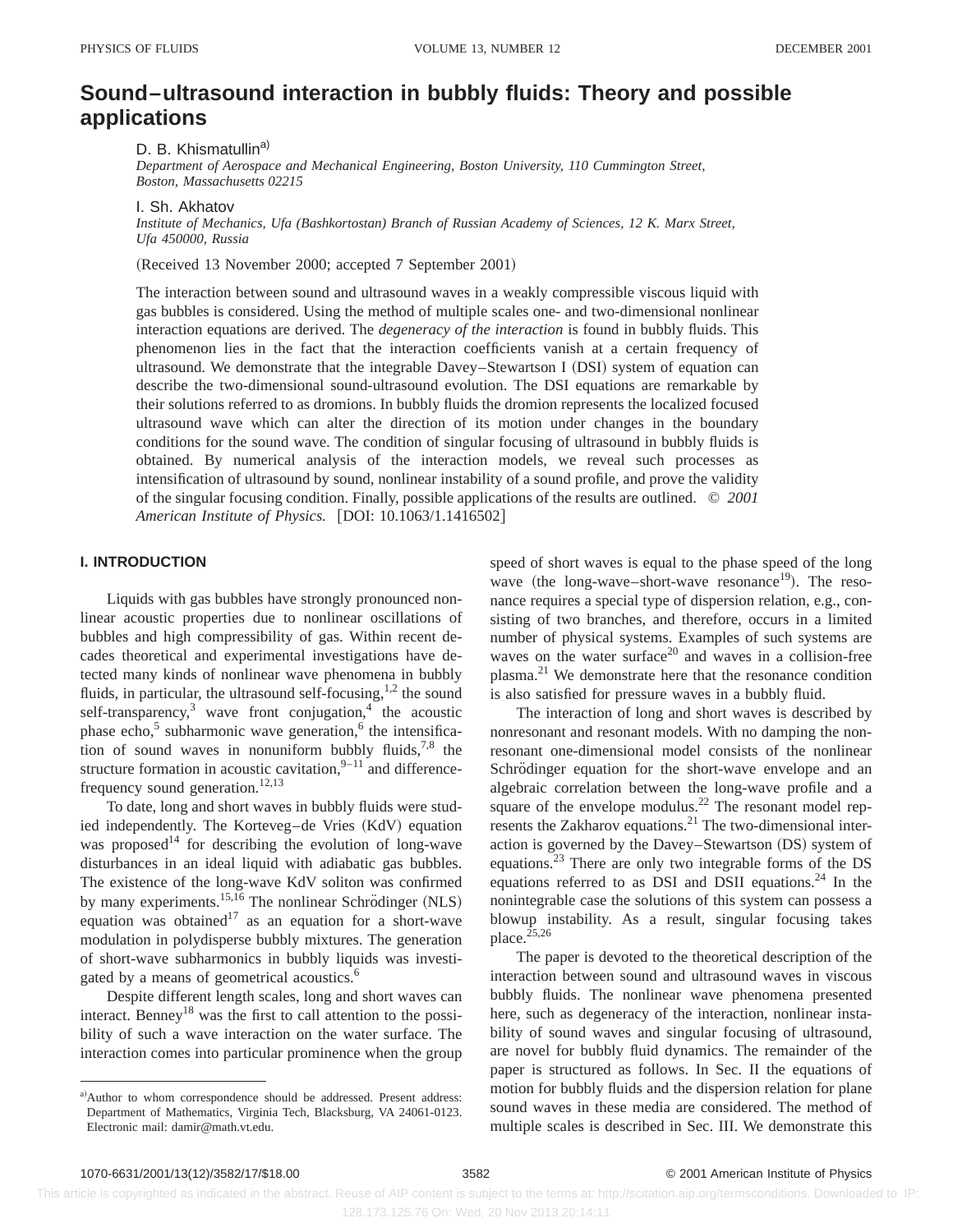method on the problem of weakly two-dimensional sound evolution in a bubbly fluid (Sec. IV). The one-dimensional interaction equations are proposed in Sec. V. We analyze the *degeneracy of the interaction* and propose new equations for the degenerate resonant interaction in Sec. VI. Section VII deals with the two-dimensional interaction. We construct the DS equations and demonstrate that their unique properties as a dromion solution and singular focusing are true of bubbly fluids. The numerical modeling of the one-dimensional resonant interaction, two-dimensional defocusing and singular focusing of ultrasound is conducted in Sec. VIII. We conclude by some words about possible applications of the results in Sec. IX.

### **II. BASIC EQUATIONS**

Consider a mixture of a uniform liquid containing spherical gas bubbles. Assume that the liquid is weakly compressible, all bubbles have the same radius, the pressure in the bubbles varies according to the polytropic law. Suppose that the medium is noncollisional, i.e., we do not take into account direct interactions and collisions between bubbles and the processes of bubble breakup, adhesion, and formation. Neglect the effect of external forces as well as the capillary effects. The motion of such a bubbly fluid is described by the equations<sup>27-29</sup>

$$
\frac{d\rho}{dt} + \rho \operatorname{div} \mathbf{v} = 0, \quad \frac{dn}{dt} + n_b \operatorname{div} \mathbf{v} = 0,
$$
\n
$$
\rho \frac{d\mathbf{v}}{dt} + \operatorname{grad} \rho = 0,
$$
\n
$$
\rho_l \left[ a \frac{d^2a}{dt^2} + \frac{3}{2} \left( \frac{da}{dt} \right)^2 \right] + \frac{4\mu_{ef}}{a} \frac{da}{dt} = p_g - p,
$$
\n
$$
\rho_l - \rho_{l0} = \frac{p - p_0}{C_l^2},
$$
\n
$$
\rho = \rho_l (1 - \alpha_g), \quad \alpha_g = \frac{4}{3} \pi a^3 n_b, \quad p_g / p_0 = (a_0/a)^{3\kappa}.
$$
\n(1)

Here  $\mathbf{v} = u\mathbf{i} + w\mathbf{j}$  is the velocity vector of the mixture;  $d/dt$  $= \partial/\partial t + u \partial/\partial x + w \partial/\partial y$  is the substantive derivative with respect to time;  $p, \rho$  are the pressure and mass density of the mixture;  $\rho_l$  is the true density of the liquid;  $C_l$  is the speed of sound in the pure liquid;  $p_g$ ,  $\alpha_g$ ,  $a$ , and  $n_b$  are the pressure, volume content, radius, and number density of the bubbles;  $\kappa$  is the polytropic exponent, and the subscript 0 refers to the unperturbed state of the mixture.

The processes in question suggest the oscillatory regime of a radial bubble motion. Then all dissipative effects can take into account on a basis of effective viscosity, $29$  i.e., a certain effective coefficient  $\mu_{ef}$ , allowing for the liquid viscosity,  $\mu_l$ , thermal damping,  $\mu^{(T)}$ , and other dissipative mechanisms, is introduced:  $\mu_{ef} = \mu_l + \mu^{(T)} + \cdots$ .

Going over dimensionless variables

$$
\widetilde{a} = \frac{a}{a_0} - 1, \quad \widetilde{p} = \frac{p}{p_0} - 1, \quad \widetilde{p} = \frac{\rho - \rho_0}{\rho_*}, \quad \widetilde{u} = \frac{u}{v_*},
$$

$$
\widetilde{w} = \frac{w}{v_*}, \quad \widetilde{t} = \frac{t}{t_*}, \quad \widetilde{x} = \frac{x}{l_*}, \quad \widetilde{y} = \frac{y}{l_*},
$$

where

$$
\rho_* = \rho_0 \alpha_{g0},\tag{2a}
$$

$$
v_* = \left(\frac{\alpha_{g0} p_0}{\rho_0}\right)^{1/2},\tag{2b}
$$

$$
t_* = a_0 \left(\frac{\rho_0}{p_0}\right)^{1/2},\tag{2c}
$$

$$
l_* = \frac{a_0}{(\alpha_{g0})^{1/2}},
$$
\n(2d)

and ignoring the terms of order  $\alpha_{g0}$  as compared to unity, one can reduce the system of Eqs.  $(1)$  to the following equations for the perturbations in the pressure  $\tilde{p}$ , mass density  $\tilde{\rho}$ and bubble radius  $\tilde{a}$ <sup>16,30</sup>

$$
\frac{\partial^2 \rho}{\partial t^2} - \frac{\partial^2 p}{\partial x^2} - \frac{\partial^2 p}{\partial y^2} = 0,
$$
\n(3a)

$$
\rho - 1 - b^2 p + (1 + a)^3 = 0,\tag{3b}
$$

$$
(1+a)\frac{\partial^2 a}{\partial t^2} + \frac{3}{2} \left(\frac{\partial a}{\partial t}\right)^2 + \frac{\mu^*}{1+a} \frac{\partial a}{\partial t} - (1+a)^{-3\kappa} + p + 1 = 0,
$$
\n(3c)

$$
b = \left(\frac{p_0}{\rho_{l0} \alpha_{g0} C_l^2}\right)^{1/2},
$$
\n(4a)

$$
\mu^* = \frac{4\,\mu_{ef}}{a_0(p_0\rho_0)^{1/2}}.\tag{4b}
$$

Hereafter the tilde is omitted.

Consider the vector solution to Eqs. (3),  $z=(a,p,\rho)$ , in the form of a longitudinal plane harmonic wave propagating along *x*:  $z=z_0 \exp{i(kx-\omega t)}$ , where  $z_0 = (A, P, R)$  is the constant vector of the solution amplitudes,  $k$  and  $\omega$  are the wavenumber and the frequency. The solution is valid when *k* and  $\omega$  are related by the dispersion relation

$$
\omega^4 + i\mu^* \omega^3 - \left(3\kappa + \frac{k^2 + 3}{b^2}\right)\omega^2 - \frac{i\mu^* k^2}{b^2}\omega + \frac{3\kappa k^2}{b^2} = 0.
$$
\n(5)

Later we shall suppose  $k$  and  $\omega$  to be non-negative (the wave travels from the left to the right).

In the nondissipative case,  $\mu^*=0$ , relation (5) falls into two branches  $(Fig. 1)$ 

$$
\omega_{\pm}^{2}(k) = \frac{1}{2} \{3\kappa + (k^{2} + 3)b^{-2} \pm ([3\kappa - (k^{2} + 3)b^{-2}]^{2} + 36\kappa b^{-2})^{1/2}\}.
$$
\n(6)

The subscripts " $-$ " and " $+$ " identify the lower (or lowfrequency) and upper (or high-frequency) branches, respectively.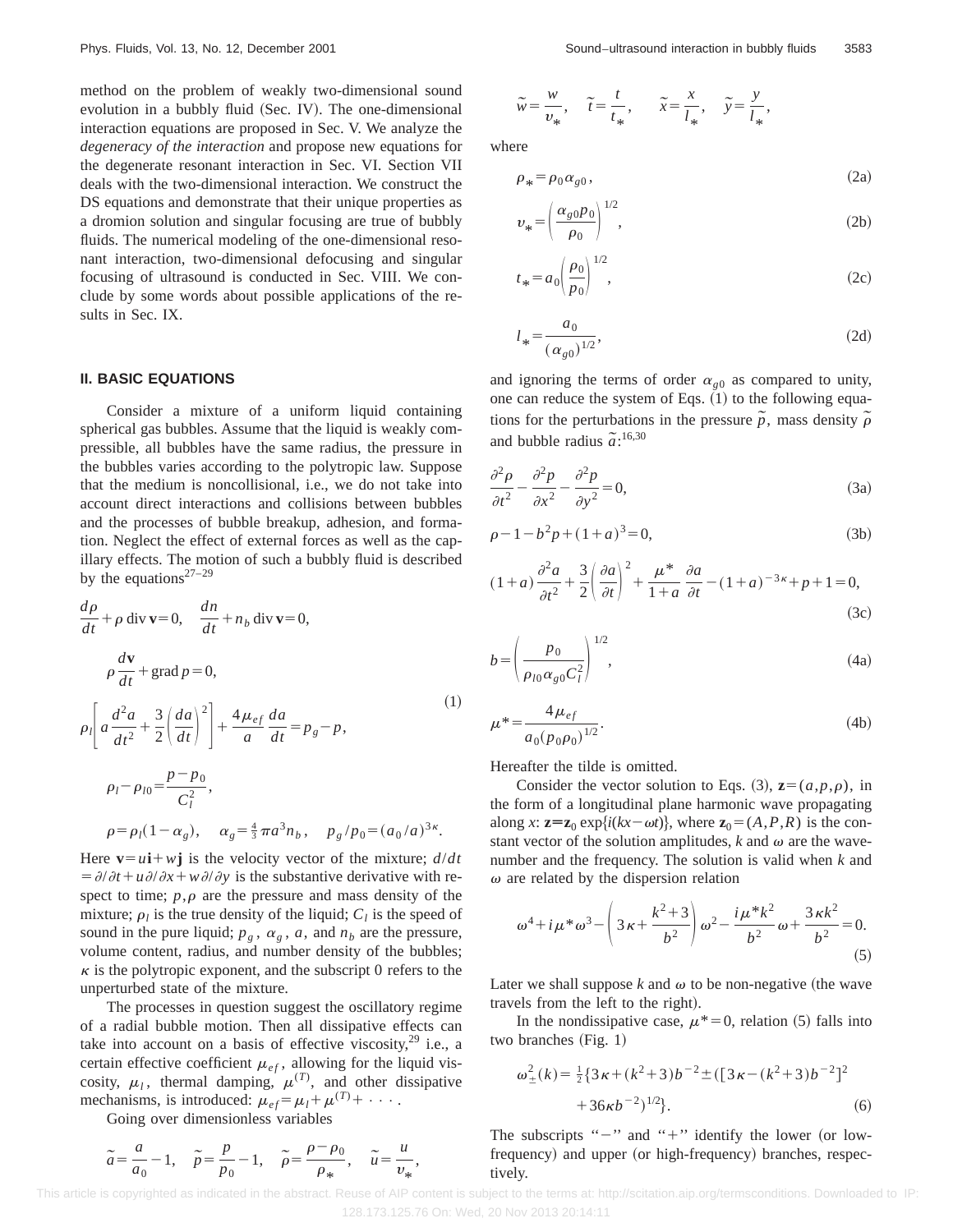

FIG. 1. Dispersion curve for a mixture of water with air bubbles under normal conditions and with a volume gas content  $\alpha_{\rho 0} = 1.1 \times 10^{-4}$ .

The long-wave asymptotics of the low-frequency branch,  $\omega_l(k_l) = \omega_{-k}$ , and the short-wave asymptotics of the high-frequency branch,  $\omega_s(k_s) = \omega_+|_{k \to \infty}$ , can be written as follows:

$$
\omega_l = c_e k_l + O(k_l^3) \quad \text{for } k_l \to 0,
$$
  

$$
\omega_s = c_f k_s + O(k_s^{-1}) \quad \text{for } k_s \to \infty,
$$

where

$$
c_e = \omega_l / k_l |_{k_l \to 0} = (b^2 + \kappa^{-1})^{-1/2}, \tag{7a}
$$

$$
c_f = d\omega_s / dk_s|_{k_s \to \infty} = b^{-1}
$$
 (7b)

are the equilibrium and *frozen* speeds of sound in the bubbly mixture.

Dispersion relation  $(6)$  allows the existence of the longwave–short-wave resonance. Actually, the group speed of short waves

$$
c_g = d\omega_s / dk_s = k_s \omega_s^{-1} (\omega_s^2 - 3\kappa)(2b^2 \omega_s^2 - 3\kappa c_e^{-2} -k_s^2)^{-1}
$$
\n(8)

is infinitesimal when  $k_s \rightarrow 0$ , and it follows from (2.7) that  $c_f > c_e$ . Therefore, for any sufficiently small  $k_l = k_l$ , there exists such a  $k_s = k_{sr}$  that the long-wave–short-wave resonance condition

$$
c_g(k_{sr}) = c_p(k_{lr}),\tag{9}
$$

is satisfied (the long-dash lines in Fig. 1). Here  $c_p(k_l)$  $= \omega_l / k_l$  is the phase speed of the long wave.

The wave numbers of the long and short waves can be related by the formula  $k_l = \varepsilon_k k_s$ , where  $\varepsilon_k$  is a certain small parameter. Upon neglecting the terms of order  $\varepsilon_k$ , the resonance condition  $(9)$  is simplified

$$
c_g(k_{sr}) = c_e. \tag{10}
$$

It should be noted that the long-wave–short-wave resonance in bubbly fluids has nothing to do with the resonance of bubble oscillation which occurs under the condition  $\omega$  $= \sqrt{3\kappa}$  (for reasonably large bubbles). The value  $\sqrt{3\kappa}$  corresponds to the horizontal asymptote of the low-frequency branch. Because the short-wave frequency  $\omega_s$  belongs to the high-frequency branch, it is always above  $\sqrt{3\kappa}$ . The Minnaert resonance is, therefore, beyond the scope of this paper.

Suppose that  $\varepsilon_k = 10^{-3}$  and consider water with air bubbles of the radius  $a_0=0.1$  mm under normal conditions  $(p_0=0.1 \text{ MPa}, p_{l0}=10^3 \text{ kg m}^{-3})$  and with the volume gas content  $\alpha_{g0} = 2.22 \times 10^{-4}$ . The wavelengths of the short and long waves are then  $\lambda_s \approx 0.67$  cm and  $\lambda_l \approx 6.7$  m, respectively. The equilibrium speed of sound  $C_e \equiv c_e l_* / t$  $\approx$  730 m s<sup>-1</sup>. Thus, the frequency of the long wave  $\Omega_l$  $= C_e / \lambda_l \approx 110$  Hz (audible sound). Obviously, the shortwave frequency  $\Omega_s = \omega_s/(2\pi t_*) \ge 1/(2\pi b t_*) \approx 35.6$  kHz lies in the ultrasound region. Moreover, from  $(2c)$  it follows that a decrease in the bubble radius  $a_0$  leads to increasing the short-wave frequency  $\Omega_s$ . Hence, the long-wave–shortwave interaction in a bubbly fluid can be considered as the interaction of ultrasound and audible sound propagating in this medium.

#### **III. THE METHOD OF MULTIPLE SCALES**

Let us introduce a parameter  $\varepsilon \ll 1$  to satisfy the conditions

$$
p_l = \varepsilon^l L
$$
,  $p_s = \varepsilon^s S$ ,  $p = p_l + p_s \exp{\{i\Theta\}}$ ,  
 $L, S = O(1)$ . (11)

Here  $p_l$ ,  $p_s$  are the long- and short-wave pressure perturbations in the mixture;  $l, s$  are some numbers (exponents of smallness);  $\Theta = k_s x_0 - \omega_s t_0$  is the phase of the short wave. We express similarly the perturbations in the bubble radius and mass density of the mixture. Suppose also that  $\varepsilon_k \leq \varepsilon$ .

The nonlinear wave equations describing the interaction between long and short pressure waves may be obtained using the method of multiple scales. $31$  According to this method, the vector solution  $z$  to system  $(3)$  expands in powers of the parameter  $\varepsilon$  determined above into the long- and short-wave components

$$
\mathbf{z} = \varepsilon^l \sum_{m \ge 1} \varepsilon^{m-1} \mathbf{z}_m^{(0)} + \sum_{m,n \ge 1} \sum_{s \in \varepsilon^{(s+m-1)n}} \left[ \mathbf{z}_m^{(n)} e^{in\Theta} + \text{c.c.} \right],\tag{12}
$$

and fast  $(t_0, x_0, y_0)$  and slow variables  $(t_n, x_n, y_n)$  $= \varepsilon^{n}(t_0, x_0, y_0)$ , where  $n=1,2,\ldots$ , are introduced. The introduction of the slow variables results in the following asymptotic series:

$$
\frac{\partial}{\partial \psi} \to \frac{\partial}{\partial \psi_0} + \sum_{n \ge 1} \varepsilon^n \frac{\partial}{\partial \psi_n}, \quad \psi = t, x, \text{ or } y. \tag{13}
$$

The long- and short-wave components  $\mathbf{z}_m^{(0)}$ ,  $\mathbf{z}_m^{(n)}$ ,  $m$ , *n*  $=1,2,...$  depend only on the slow variables. The short wave is considered to be plane because the phase  $\Theta$  does not contain the fast variable  $y_0$ , but its amplitude may depend on the slow variables  $y_n$ ,  $n=1,2,...$ . The numbers  $(l,s)$  play a key role in this asymptotic method because they define a type of long-wave–short-wave interaction equations.<sup>30</sup>

We make use of the following ''multiscale-expansion'' procedure for the derivation of interaction equations:

 $(1)$  Once we have decided upon the values of *l* and *s*, we substitute the multiscale expansions  $(12)$  and  $(13)$  into the equations for perturbations  $(3)$ . In doing so, we restrict our attention to cubic terms of Eqs.  $(3)$ , because the

This article is copyrighted as indicated in the abstract. Reuse of AIP content is subject to the terms at: http://scitation.aip.org/termsconditions. Downloaded to IP: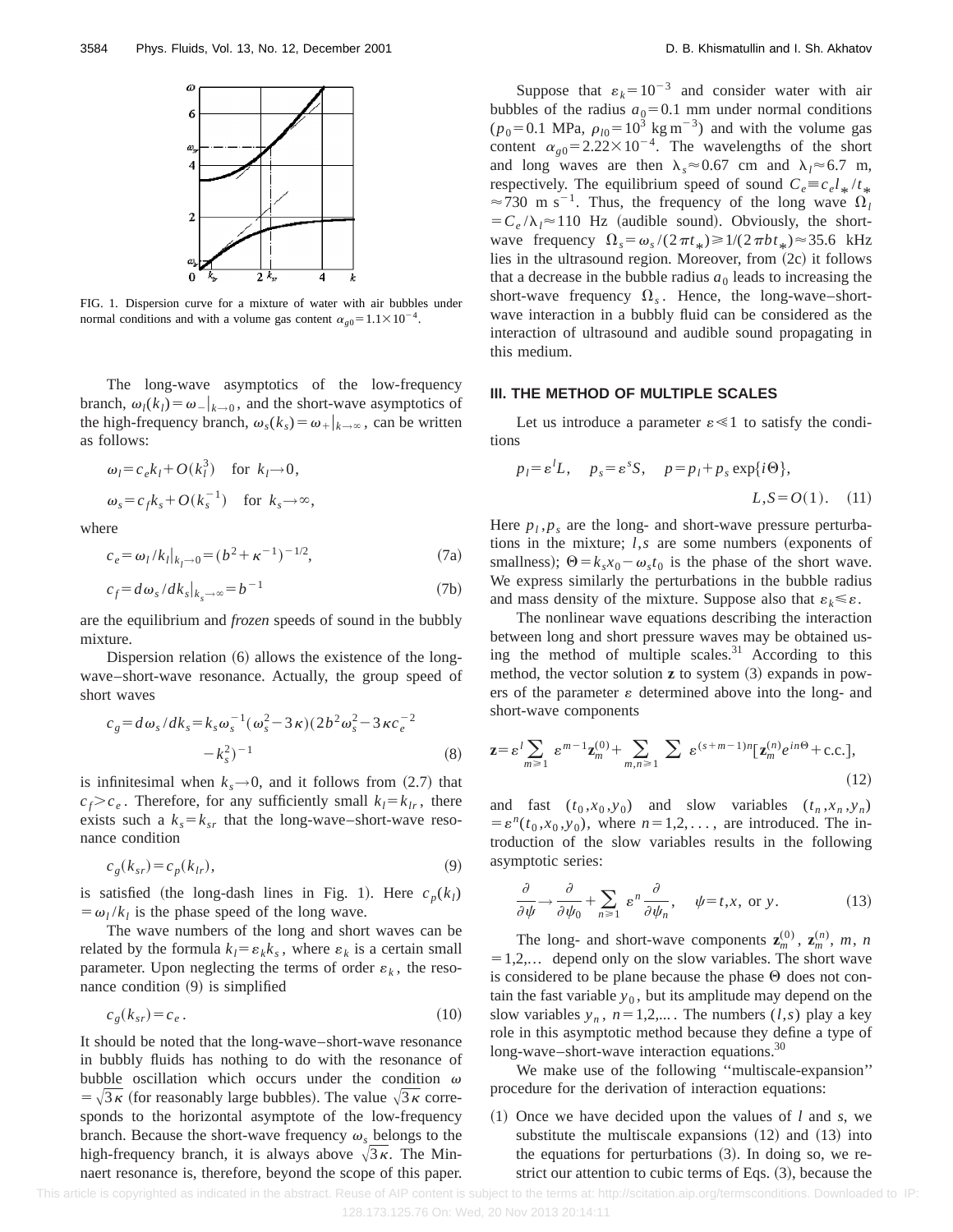higher-order nonlinearities have negligibly small effects on the long-wave–short-wave interaction.<sup>32</sup>

- (2) The resulting system of equations is split into the zeroth  $(n=0)$ , first  $(n=1)$ , and second harmonics  $(n=2)$  and then, if possible, reduces to one equation for each harmonic of pressure perturbation *p*.
- ~3! The algebraic relationship between the second-harmonic amplitude  $p_1^{(2)}$  and a square of the first-harmonic amplitude  $[p_1^{(1)}]^2$  is deduced from the leading order of the second-harmonic equation.
- (4) Using this relationship, we eliminate  $p_1^{(2)}$  from the firstharmonic equation and obtain the coupled system of the zeroth- and first-harmonic equations. The system is not closed yet. We should also eliminate the unknowns  $p_m^{(0)}$ and  $p_m^{(1)}$ , where  $m=2,3,...$ , from the equations. To do this would require some assumptions of the unknowns. The easiest way is to assume that they are equal to zero.
- ~5! Now, each of the obtained equations contains the terms of different orders. The next step is therefore splitting the equations into the orders of  $\varepsilon$ . With a few exceptions (see below), we follow this. The expressions appearing in each order of  $\varepsilon$  are equated to zero. This gives a bunch of asymptotic equations for the long-wave profile  $p_1^{(0)}$  and short-wave envelope  $p_1^{(1)}$ . *Among the equations involving the interaction terms*, the lowermost-order ones represent the equations for long-wave–short-wave interaction. In particular, the interaction terms of the lowermost order for the short and long waves are  $p_1^{(0)}p_1^{(1)}$  and the second derivative of  $|p_1^{(1)}|^2$  (with respect to *t* or *x*), respectively. They come from quadratic nonlinearity. From  $(12)$  and  $(13)$ , it follows that the interaction equations occur in the orders of  $\varepsilon^{l+s}$  (for the short wave) and  $\varepsilon^{2s+2}$  (for the long wave). The lowerorder equations, when present, are linear and without dispersive terms. (This can be arranged by choosing the numbers *l* and *s*.) They give additional information about interacting waves: the waves interact in the frame moving with the group speed of short waves and so on. The issue, which can not be resolved by choosing *l* and *s*, emerges in the case of degeneracy, when the above interaction terms vanish. In the degeneracy case, *interaction is of higher order of*  $\varepsilon$  *than dispersion*. We cannot cut down the dispersive terms and should take into account the interaction terms. The equations for degenerate interaction therefore contain the terms of different orders of  $\varepsilon$ .

# **IV. WEAKLY TWO-DIMENSIONAL EVOLUTION OF SOUND WAVES**

Consider the method of multiple scales on the problem of weakly two-dimensional evolution of sound waves in bubbly fluids. Substitute the multiscale expansions  $(12)$  and  $(13)$ into Eqs. (3) provided that there is no ultrasound  $(\mathbf{z}_m^{(n)}=0)$ and  $l=2$ , where  $n=1,2,...$  ) and the derivatives of  $\mathbf{z}_m^{(0)}$  with respect to *y* are much less than those with respect to *x*, i.e., all unknowns do not depend on  $y_1$ . This means that all changes in *y* are slower than in  $x$  (in the direction of wave motion) and can be considered as transverse perturbations in the wave profile. Then the following equations (of order  $\varepsilon^4$ )

$$
[\kappa(1 - b^2 c^2) - 1] \frac{\partial^2 a_1^{(0)}}{\partial \xi^2} = 0,
$$
  
\n
$$
\rho_1^{(0)} = -3(1 + \kappa b^2) a_1^{(0)},
$$
  
\n
$$
p_1^{(0)} = -3 \kappa a_1^{(0)},
$$
\n(14)

will be true. Here  $\xi = x_1 - ct_1$ . Equations (14) have a unique solution when  $c = c_e$  [cf. (7a)]. Thus, long waves travel with the equilibrium speed of sound  $C_e = c_e l_{\ast}/l_{\ast}$  in bubbly fluids. In view of (14) and  $c = c_e$ , the Kadomtsev–Petviashvili (KP) equation<sup>33</sup> for the sound profile  $L=p_1^{(0)}$  occurs in the order of  $\varepsilon^6$ 

$$
\frac{\partial}{\partial \xi} \left( \frac{\partial L}{\partial \tau} + 2 \sigma L \frac{\partial L}{\partial \xi} + \chi \frac{\partial^3 L}{\partial \xi^3} \right) + \frac{1}{2} \frac{\partial^2 L}{\partial \zeta^2} = 0.
$$
 (15)

Here  $\tau=t_2$  and  $\zeta=y_2$ . The coefficients  $\sigma=(\kappa)$ +1) $c_e^3/(4\kappa^2)$  and  $\chi = c_e^5/(6\kappa^2)$  are always positive. When denoting

$$
T = \tau \sqrt{\frac{\sigma^3}{27\chi}}, \quad X = \xi \sqrt{\frac{\sigma}{3\chi}}, \quad Y = \zeta \sqrt{\frac{\sigma^3}{162\chi}}, \quad (16)
$$

Eq.  $(15)$  takes the canonical form

$$
\frac{\partial}{\partial X} \left( \frac{\partial L}{\partial T} + 6L \frac{\partial L}{\partial X} + \frac{\partial^3 L}{\partial X^3} \right) + 3 \sigma_{KP} \frac{\partial^2 L}{\partial Y^2} = 0 \tag{17}
$$

with  $\sigma_{KP} = 1$ , which is referred to as KPI equation.<sup>34</sup> The sign of  $\sigma_{KP}$  may be negative for a number of other physical systems (nonlinear optics and water waves<sup>25</sup>) and Eq.  $(17)$  is then known as KPII equation. Both the KPI and KPII are integrable by means of the inverse scattering transform.<sup>34-36</sup> The simplest soliton solution to (17), regardless of  $\sigma_{KP}$ , is given by

$$
L = 2V^2 \operatorname{sech}^2 V(X - 4V^2T - X_0), \quad V, X_0 = \text{const}, \quad (18)
$$

which represents the famous KdV soliton. This is not surprising, since the KdV equation follows from  $(17)$  in the case that *L* does not depend on  $\zeta$  (the one-dimensional sound wave):

$$
\frac{\partial L}{\partial T} + 6L \frac{\partial L}{\partial X} + \frac{\partial^3 L}{\partial X^3} = 0.
$$
 (19)

The important question arises of whether such a solitary wave is unstable in the bubbly mixture with respect to transverse perturbations, i.e., whether these perturbations destroy the one-dimensional solution  $(18)$ . There are a number of analytical<sup>25,33,37,38</sup> and numerical works<sup>39,40</sup> which showed that if  $\sigma_{KP}=-1$  (the KPII case), a KdV soliton is linearly unstable: It transforms into a chain of two-dimensional line solitons and/or lumps under a periodic transverse perturbation. In contrast, a numerical simulation using the KPI equation, $41$  which holds for bubbly mixtures as shown above, reveals that the solution  $(18)$  is stable. Hence, there is no transverse instability of solitary waves in bubbly liquids. Previously, Gavrilyuk has argued that the KPII equation is valid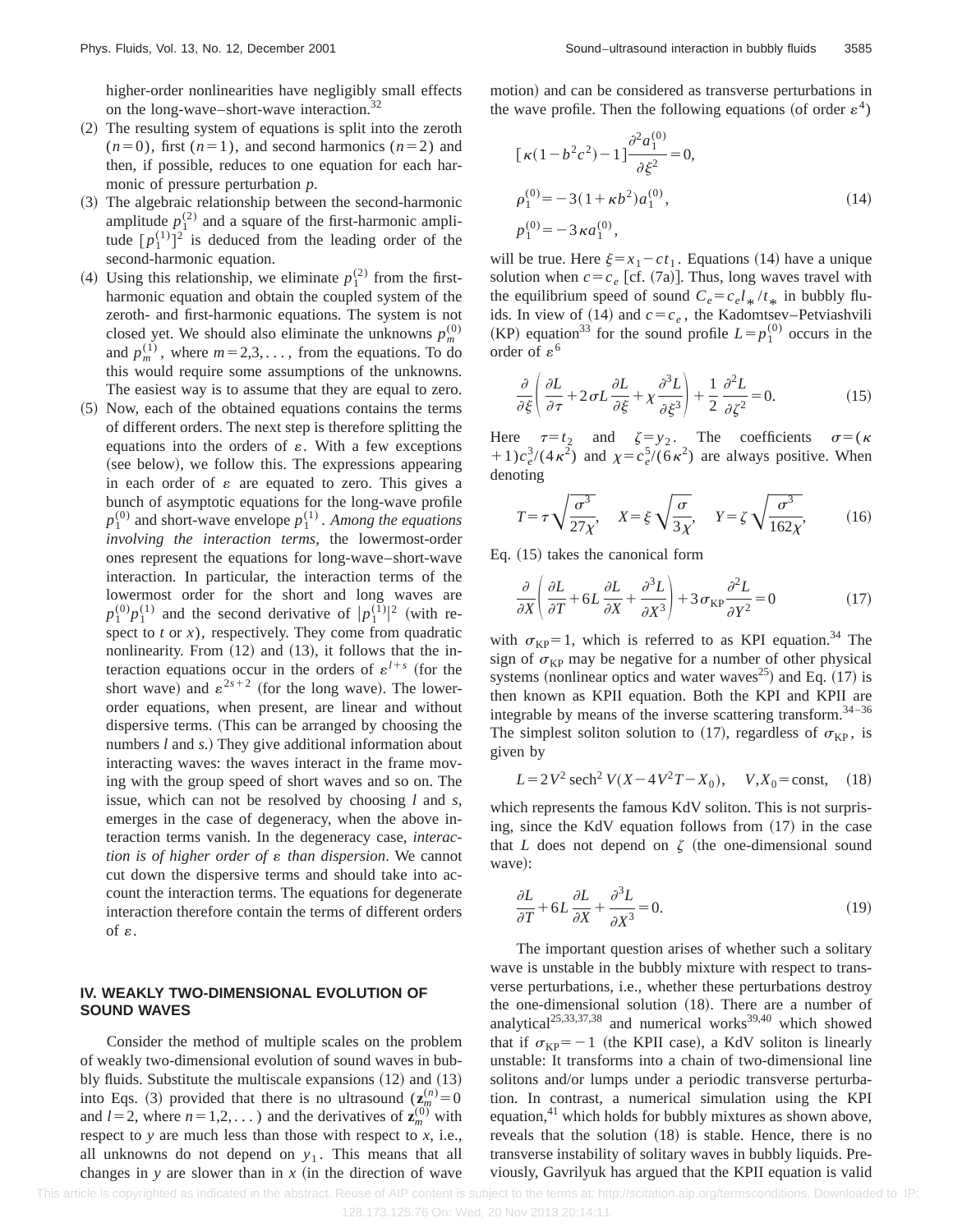for bubbly liquids, and therefore, ''solitary waves in bubbly liquids are linearly unstable."<sup>42</sup> However, if these waves were unstable with respect to transverse perturbations, the experimental results of Nakoryakov and his co-workers<sup>14</sup> on the existence of KdV solitons in bubbly liquids would be questionable. This is because such experiments would call for using extremely narrow channels wherein the dependence of the wave profile on the transverse coordinate could be neglected. Fortunately, Gavriluk's conclusion was in error.

# **V. ONE-DIMENSIONAL INTERACTION**

Let us put  $(l,s)=(2,1)$  and substitute expansions  $(12)$ and  $(13)$  into Eqs.  $(3)$ . Suppose that all unknowns do not depend on  $y_0, y_1, y_2, \ldots$  (the one-dimensional case). We then split the resulting expressions into harmonics of the short wave,  $exp\{in\Theta\}$ ,  $n=0,1,2,...$  and restrict our attention to order  $\varepsilon^4$  for the zeroth harmonic and  $\varepsilon^3$  for the first harmonic. We also assume that the damping coefficient  $\mu^*$  is of order  $\varepsilon^2$  (weak damping):  $\mu^* = \varepsilon^2 \mu$ ,  $\mu \sim O(1)$ . Then, the following equations for interaction will be true:

$$
L = L_0 + \frac{\alpha}{c_g^2 - c_e^2} \frac{\partial^2 |S|^2}{\partial \xi^2},
$$
 (20a)

$$
i\frac{\partial S}{\partial \tau} + \beta \frac{\partial^2 S}{\partial \xi^2} + i\Gamma S + \gamma |S|^2 S = \delta LS.
$$
 (20b)

Here  $L=p_1^{(0)}$  is the sound profile;  $S=p_1^{(1)}$  is the ultrasound envelope. In doing so,  $L = L(\xi) + L_0$ ,  $S = S(\tau, \xi)$ ,  $\tau = t_2$ ,  $\xi$  $=x_1-c_gt_1$  ( $L_0$  is the initial sound profile which is assumed to be constant). The coefficients

$$
\alpha = -\frac{c_e^2 c_g^2}{\kappa(\omega_s^2 - 3\kappa)^2} [\omega_s^2 - 9\kappa(\kappa + 1)],
$$
\n(21a)

$$
\beta = \frac{c_g}{2k_s} \left[ 1 + \frac{c_g}{\omega_s^2 - 3\kappa} \{ 4k_s \omega_s + c_g (k_s^2 + 3(1 + \kappa b^2) - 6b^2 \omega_s^2) \} \right],
$$
\n(21b)

$$
\delta = -\frac{c_g \omega_s^2}{2\kappa k_s (\omega_s^2 - 3\kappa)^2} [\omega_s^2 - 9\kappa(\kappa + 1)],\tag{21c}
$$

$$
\Gamma = \frac{\mu \omega_s c_g (b^2 \omega_s^2 - k_s^2)}{2k_s (\omega_s^2 - 3\kappa)},
$$
\n(21d)

$$
\gamma = -\frac{\left[\omega_s^2 - 3\kappa(3\kappa + 1)\right]\delta}{\left(\omega_s^2 - 3\kappa\right)^2} - \frac{c_g(b^2\omega_s^2 - k_s^2)}{4k_s\omega_s^2(\omega_s^2 - 3\kappa)^3} \left[-\omega_s^4\right] + 27\kappa^2(\kappa + 1)\omega_s^2 + 27\kappa^2(\kappa + 1)^2].
$$
 (21e)

 $c_g$  and  $c_e$  are determined from (8) and (7a).

Due to the absence of derivatives in  $(20a)$  the resulting model describes the formation of an inertialess sound by an ultrasound wave packet and their subsequent interaction. Substitution (20a) into (20b) and notation  $\tilde{S} = S \exp{\{i\delta L_0 \tau\}}$ give the Ginzburg–Landau (GL) equation in  $\overline{S}$ 

$$
i\frac{\partial \tilde{S}}{\partial \tau} + \beta \frac{\partial^2 \tilde{S}}{\partial \xi^2} + \gamma' |\tilde{S}|^2 \tilde{S} + i\Gamma \tilde{S} = 0, \quad \gamma' = \gamma - \frac{\alpha \delta}{c_g^2 - c_e^2}.
$$
\n(22)

Generally, the GL equation does not have analytical solutions.<sup>32</sup> But in the nondissipative case ( $\Gamma$ =0), Eq. (22) known as the nonlinear Schrödinger (NLS) equation is integrable. The NLS equation possesses soliton solutions<sup> $43$ </sup> if the Benjamin–Feir instability criterion<sup>44</sup>

$$
\beta \gamma' > 0,\tag{23}
$$

is satisfied. It is worth noting that the Benjamin–Feir instability is the modulational (temporal) instability of spatially uniform solutions to the nonlinear Schrödinger equation. The unstable spatially uniform solution is deformed into a train of localized waves called *bright NLS solitons*. <sup>38</sup> For bubbly fluids, the Benjamin–Feir instability regions were given on the parameter plane  $(k_s, b)$  earlier.<sup>16</sup> The physical significance of this instability in the bubbly fluids may be the following. Let us assume that a monochromatic ultrasound wave propagates through the bubbly medium. Its amplitude *S* does not depend on *x* and, therefore, represents the spatially uniform solution to the NLS equation. Suppose that the condition  $(23)$  is satisfied for the wave, i.e., the values for the wave frequency and bubbly fluid parameters are in the Benjamin–Feir instability region. This monochromatic wave will be unstable to spatial periodic perturbations. As a result, a train of localized short-wave packets will be generated with the passage of time. Hence, it is impossible to sustain a monochromatic ultrasonic signal in the bubbly fluid if the Benjamin–Feir instability criterion is satisfied (spatial pressure perturbations) inevitably occur in experiments).

The interaction model (20) becomes incorrect if  $c_g = c_e$ (the resonant case). This is because the term on the righthand side of  $(20a)$  goes to infinity. It is necessary to change the exponents of smallness *l* and *s*. Under resonance condition  $(10)$  and  $(l,s)=(2, 3/2)$ , substitution of expansions  $(12)$ and  $(13)$  into system  $(3)$  results in the Zakharov equations with damping (which arises in the orders of  $\varepsilon^5$  for the zeroth harmonic and  $\varepsilon^{7/2}$  for the first harmonic):

$$
\frac{\partial L}{\partial \tau} + \frac{\alpha}{2c_e} \frac{\partial |S|^2}{\partial \xi} = 0, \quad i \frac{\partial S}{\partial \tau} + \beta \frac{\partial^2 S}{\partial \xi^2} + i \Gamma S = \delta L S. \quad (24)
$$

Now  $L = L(\tau, \xi)$ ,  $S = S(\tau, \xi)$ ,  $\tau = t_2$ ,  $\xi = x_1 - c_g t_1$ .

In contrast to the previous (nonresonant) model, the effects of sound on ultrasound are nontrivial. The dynamics of resonant sound–ultrasound interaction depends on the initial conditions for the sound wave.

The Zakharov equations, at  $\Gamma=0$ , is one of the integrable nonlinear wave models. Their spatially uniform solutions are always unstable. The instability evolves for the perturbations with the wave number  $K < (6\sqrt{3}|\alpha\delta||S_0|^2)^{1/3}$ . As a result, there exist the envelope soliton solutions<sup>45</sup> for any values of the coefficients.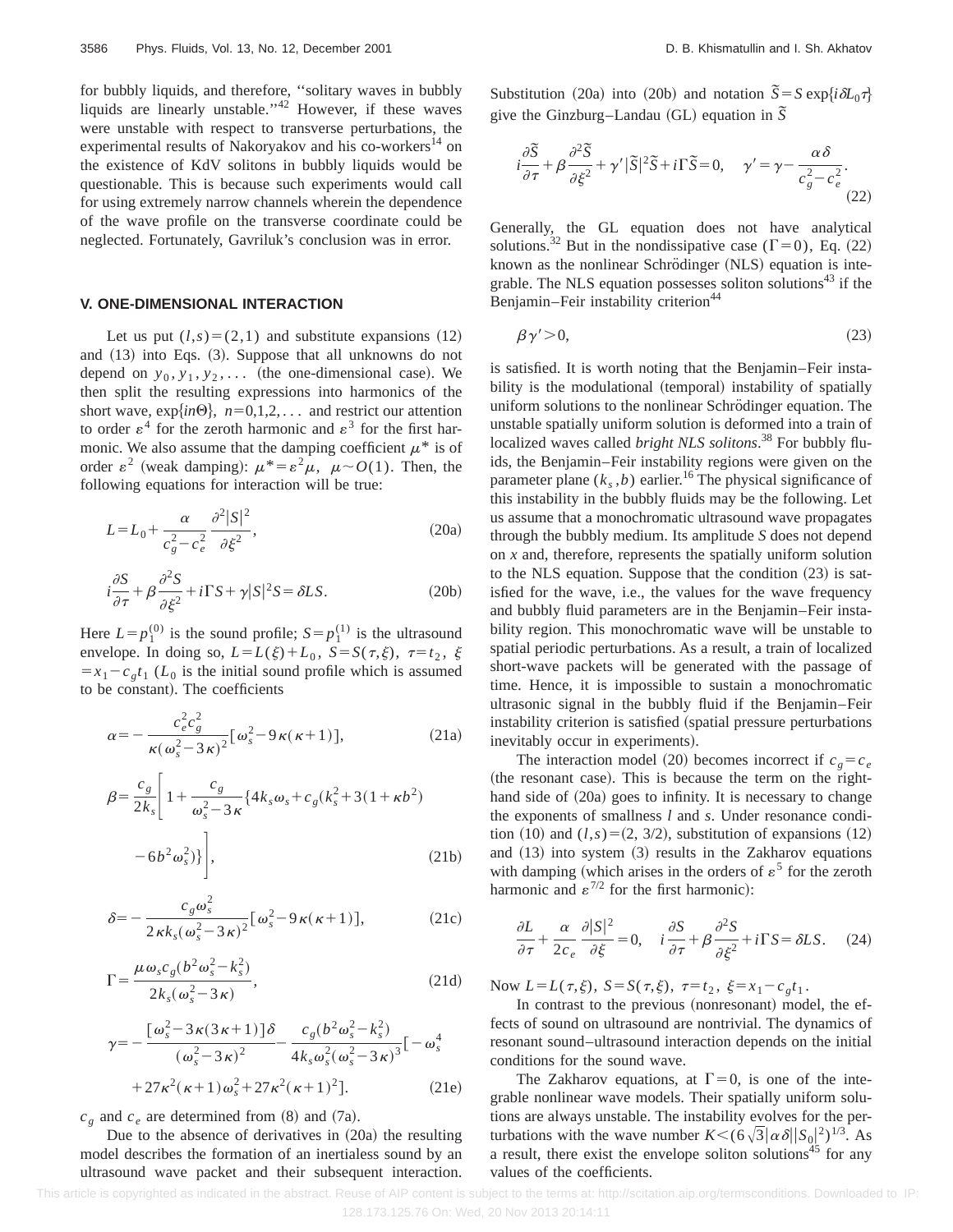

FIG. 2. Coefficients  $\alpha$  and  $\delta$  versus the wave number  $k_0$  ( $\kappa=1.4$ , *b*  $=0.447$ ). The white point corresponds to the degeneracy of the interaction.

#### **VI. DEGENERACY OF THE INTERACTION**

The NLS and Zakharov equations are classical models for the long-wave–short-wave interaction. Are there any special features of the sound-ultrasound interaction in bubbly fluids? It turns out there exists one peculiarity.

In the bubbly fluids, the interaction coefficients  $\alpha$  and  $\delta$ can vanish simultaneously  $(Fig. 2)$ . This happens when the ultrasound frequency

$$
\omega_s = 3\left[\kappa(\kappa+1)\right]^{1/2}.\tag{25}
$$

The interaction between sound and ultrasound is then *degenerated* because the equations for interaction are separated.

However, such a degeneracy does not mean the absence of interaction. Certainly, the sound profile  $L(\xi,\zeta)$  is equal to zero in the nonresonant degenerate case. But if we take into account the zeroth-harmonic terms up to order  $\varepsilon^5$ , the interaction between  $S = p_1^{(1)}$  and  $L_1 = p_2^{(0)}$  can occur

$$
L_1 = \frac{i\lambda}{c_g^2 - c_e^2} \left[ S \frac{\partial S^*}{\partial \xi} - S^* \frac{\partial S}{\partial \xi} \right],
$$
  
\n
$$
i \frac{\partial S}{\partial \tau} + \beta \frac{\partial^2 S}{\partial \xi^2} + i \Gamma S + \gamma |S|^2 S = 0.
$$
\n(26)

The coefficient  $\lambda = (\kappa+1)^{1/2} c_e^2 c_g^3 / [3 \kappa^{5/2} (3 \kappa+2)^2]$  never vanishes. Here the quasimonochromatic ultrasonic signal will also generate sound but of much smaller intensity than in the nondegenerate case.

#### **A. Resonant degeneracy: The case**  $(I, s) = (2, 3/2)$

*i*

Under condition  $(25)$  Eqs.  $(24)$  turn into the uncoupled equations:

$$
\frac{\partial L}{\partial \tau} = 0,\tag{27a}
$$

From  $(27a)$  it follows the invariance of an initial sound profile with respect to the time  $\tau$ . Equation (27b) describes the linear dispersion and dissipation of the ultrasound wave packet.

To construct the model of the degenerate resonant interaction we substitute  $(12)$  and  $(13)$  into  $(3)$  and consider all terms up to order  $\varepsilon^6$  for the long-wave component and  $\varepsilon^{9/2}$ for the short-wave one. Again  $L = p_1^{(0)}$  and  $S = p_1^{(1)}$  are functions of  $\xi = x_1 - c_g t_1$ ,  $\tau = t_2$ . Denote other components as  $L_1 = p_2^{(0)}$ ,  $L_2 = p_3^{(0)}$ ,  $S_1 = p_2^{(1)}$ ,  $S_2 = p_3^{(1)}$  and assume that  $L_1$ and  $S_1$  evolve in accordance with Eqs.  $(27)$  and  $L_2$  $= L_2(\xi)$ ,  $S_2 = S_2(\xi)$ . Then, under conditions (25) and (10), the degenerate sound–ultrasound interaction is governed by the equations

$$
\frac{\partial L}{\partial \tau} + \varepsilon \left\{ \chi \frac{\partial^3 L}{\partial \xi^3} + \sigma \frac{\partial L^2}{\partial \xi} - i \chi \right| S^* \frac{\partial^2 S}{\partial \xi^2} - S \frac{\partial^2 S^*}{\partial \xi^2} \right\} = 0, \quad (28a)
$$
  

$$
\frac{\partial S}{\partial \tau} - i \beta \frac{\partial^2 S}{\partial \xi^2} + \Gamma S + \varepsilon \left\{ \eta \frac{\partial^3 S}{\partial \xi^3} + i \gamma S^2 S^* + \Gamma' \frac{\partial S}{\partial \xi} - \nu L \frac{\partial S}{\partial \xi} \right\} = 0.
$$
  

$$
- \frac{\nu}{2} S \frac{\partial L}{\partial \xi} = 0.
$$
  
(28b)

Equations (28) describe the degenerate interaction between low-intensity sound and ultrasound. This is because the amplitude of the sound wave is less than the ultrasound envelope  $(l > s)$ . Obviously, if  $S=0$ , Eq. (28b) reduces to the KdV equation (19) in a more slower time  $t_3 = \varepsilon t_2$ .

It should be noted that  $(28)$  is determined only by the parameter  $\kappa$ . First, this follows from the degeneracy condition (25) according to which the ultrasound frequency  $\omega_{sr}$ depends only on  $\kappa$ . Second, when (25) is substituted into the dispersion relation  $(6)$ , a relation is obtained which relates the quantities  $k_{sr}$ , *b*, and  $\kappa$ . Together with the resonance condition  $(10)$  the latter expression constitutes a set of two algebraic equations in  $k_{sr}$  and *b* with the parameter  $\kappa$ . Hence  $k_{sr}$ , *b* are completely expressed via  $\kappa$ 

$$
\omega_{sr} = 3[\kappa(\kappa+1)]^{1/2}, \quad k_{sr} = \frac{3(\kappa+1)}{\kappa^{1/2}(3\kappa+2)},
$$
  

$$
b = \frac{[3\kappa(\kappa+1)+1]^{1/2}}{\kappa(3\kappa+2)}.
$$
 (29)

For example, if one considers a mixture of water with air bubbles of the radius  $a_0=0.1$  mm, under normal conditions and the volume gas content  $\alpha_{g0} \approx 3 \cdot 10^{-4}$ , the degeneracy of resonant interaction occurs when the ultrasound frequency  $f_{sr} \approx 87.5$  kHz.

All coefficients of system (28) are positive at  $\kappa \ge 1$ 

$$
c_g = c_e = \frac{\kappa (3 \kappa + 2)}{(3 \kappa + 1)(\kappa + 1)^{1/2}},
$$
  

$$
\sigma = \frac{\kappa (3 \kappa + 2)^3}{4 (3 \kappa + 1)^3 (\kappa + 1)^{1/2}},
$$
 (30a)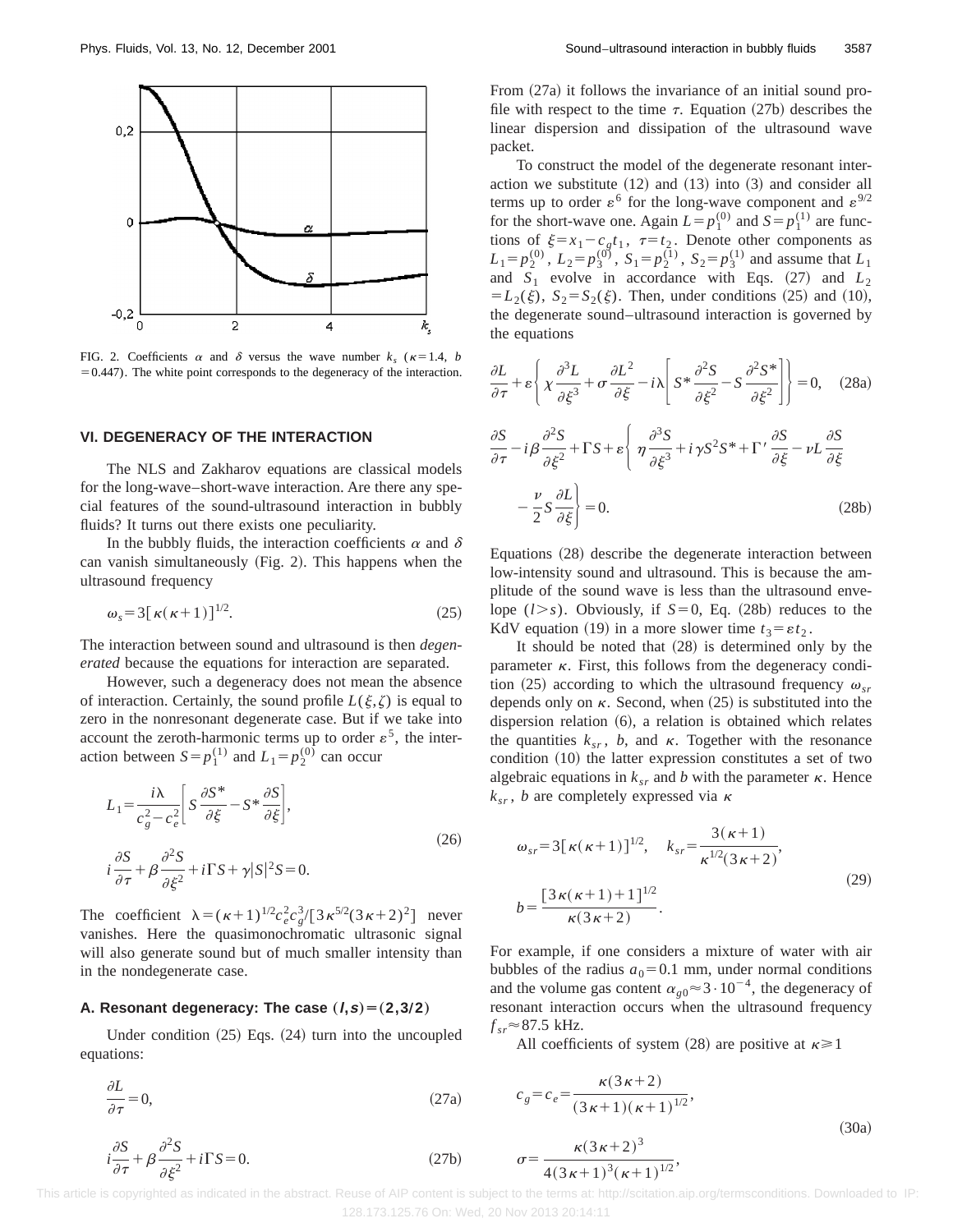$$
\lambda = \frac{\kappa^{3/2}}{6(3\kappa + 1)^4 (3\kappa + 2)(\kappa + 1)^{3/2}} [27\kappa^3 + 18\kappa^2 + 18\kappa + 4],
$$
\n(30b)

$$
\beta = \frac{3\,\kappa^{5/2}(3\,\kappa+2)}{2(\,\kappa+1)^{3/2}(3\,\kappa+1)^3}[3\,\kappa^2+3\,\kappa+2],\tag{30c}
$$

$$
\eta = \frac{\kappa^3 (3 \kappa + 2)}{6 (3 \kappa + 1)^5 (\kappa + 1)^{5/2}} [81 \kappa^4 + 54 \kappa^3 + 81 \kappa^2 + 60 \kappa + 28],
$$
\n(30d)

$$
\gamma = \frac{(\kappa + 1)^{1/2}}{12\kappa^{1/2}(3\kappa + 1)(3\kappa + 2)^2} [9\kappa - 2],
$$
  

$$
\chi = \frac{\kappa^3 (3\kappa + 2)^5}{6(\kappa + 1)^{5/2} (3\kappa + 1)^5},
$$
 (30e)

$$
\nu = \frac{\kappa (3 \kappa + 2)}{(3 \kappa + 1)^2 (\kappa + 1)^{1/2}}, \quad \Gamma = \frac{3 \kappa \mu}{2(3 \kappa + 1)},
$$
 (30f)

$$
\Gamma' = \frac{\kappa^{3/2} \mu}{2(\kappa + 1)^2 (3\kappa + 1)^3 (3\kappa + 2)} [189 \kappa^4 + 405 \kappa^3 + 288 \kappa^2 + 79 \kappa + 4].
$$
\n(30g)

Due to the presence of the damping term  $\Gamma S$  of lower order  $\varepsilon$  in comparison with the interaction terms, the fast decay of the ultrasonic signal takes place. This leads to the negligible action of ultrasound on sound. In order to ''catch'' effects of sound on ultrasound, we need large sound amplitudes. But this seems to contradict the perturbation theory according to which the sound profile *L* should be less than  $\varepsilon^{-1}$ . Consequently, we may argue that weak damping suppresses the resonant interaction between low-intensity sound and ultrasound in the case of degeneracy.

# **B. Resonant degeneracy: The case**  $(I, s) = (1, 1)$

It turns out that the resonant degenerate interaction can be described by other models. One of such models occurs when  $(l,s)=(1,1)$ , i.e., in the context of high-intensity sound in the ultrasonic field.

With choosing  $(l,s)=(1,1)$ , the interaction is usually trivial

$$
L = L_0(\xi), \quad i \frac{\partial S}{\partial t_1} = \delta L S. \tag{31}
$$

But provided that the conditions of resonant degeneracy  $(29)$ are satisfied, i.e.,  $\delta=0$ , and damping is weak, the following equations (of order  $\varepsilon^3$  for *L* and *S*) will govern the interaction in the time  $\tau = t_2$ :

$$
\frac{\partial L}{\partial \tau} + \sigma \frac{\partial L^2}{\partial \xi} + \varepsilon \left\{ \chi \frac{\partial^3 L}{\partial \xi^3} + \varsigma \frac{\partial L^3}{\partial \xi} + \varrho \frac{\partial L |S|^2}{\partial \xi} + \widetilde{\Gamma} |S|^2 - i\lambda \left( S^* \frac{\partial^2 S}{\partial \xi^2} - S \frac{\partial^2 S^*}{\partial \xi^2} \right) \right\} = 0,
$$
\n(32a)

$$
i\frac{\partial S}{\partial \tau} + \beta \frac{\partial^2 S}{\partial \xi^2} - \gamma S^2 S^* + i\Gamma S = i\nu L \frac{\partial S}{\partial \xi} + i\frac{\nu}{2} S \frac{\partial L}{\partial \xi} + \delta L^2 S.
$$
\n(32b)

Here

$$
\Gamma = \frac{2\mu}{3\kappa(3\kappa+1)(3\kappa+2)^2},
$$
  

$$
\tilde{\delta} = \frac{(3\kappa+2)^2}{36\kappa^{1/2}(\kappa+1)^{1/2}(3\kappa+1)},
$$
 (33a)

$$
s = \frac{(3\kappa + 2)^3}{36(\kappa + 1)^{3/2}(3\kappa + 1)^5} [27\kappa^4 + 62\kappa^3 + 45\kappa^2 + 7\kappa - 2],
$$
\n(33b)

$$
\varrho = \frac{1}{6(\kappa + 1)^{1/2} (3\kappa + 1)^5 (3\kappa + 2)} [27\kappa^3 + 36\kappa^2 - 4];
$$
 (33c)

the other coefficients were defined above.

We include the terms of order  $\varepsilon$  in Eq. (32a). Otherwise, the sound wave will be governed by the Hopf equation

$$
\frac{\partial L}{\partial \tau} + \sigma \frac{\partial L^2}{\partial \xi} = 0.
$$
\n(34)

The Hopf equation describes the process of shock wave formation from an initially smooth profile. Mathematically this implies that the derivatives of  $L$  and  $S$  with respect to  $\xi$  must go to infinity at some spatial point  $\xi = \xi_*$  in a finite time. Hence, the terms of order  $\varepsilon$ , containing these derivatives, become rather large to be able to influence the dynamics of sound–ultrasound interaction.

#### **VII. TWO-DIMENSIONAL INTERACTION**

Let us consider the two-dimensional interaction, i.e., let us take into account the dependence of wave perturbations on the transverse coordinate *y*. When (*l*,*s*) equals (2,1), substitution of multiscale expansions  $(12)$  and  $(13)$  into Eqs.  $(3)$ results in the Davey–Stewartson (DS) equations with damping

$$
(c_g^2 - c_e^2) \frac{\partial^2 L}{\partial \xi^2} - c_e^2 \frac{\partial^2 L}{\partial \xi^2} = \alpha \frac{\partial^2 |S|^2}{\partial \xi^2},
$$
\n(35a)

$$
i\frac{\partial S}{\partial \tau} + \beta \frac{\partial^2 S}{\partial \xi^2} + \varrho \frac{\partial^2 S}{\partial \xi^2} + i\Gamma S + \gamma |S|^2 S = \delta LS.
$$
 (35b)

Here  $L \equiv p_1^{(0)} = L(\xi, \zeta) + L_0$ ;  $S \equiv p_1^{(1)} = S(\tau, \xi, \zeta)$ ;  $\tau = t_2$ ;  $\xi$  $=x_1-c_gt_1$ ;  $\zeta = y_1$ . The coefficient

$$
\varrho = \frac{c_g}{2k_s}.\tag{36}
$$

Unlike the one-dimensional case, the resonance condition  $c_g = c_e$  does not require to change the exponents of smallness *l* and *s*, and the form of equations is conserved.

It should be noted Eq.  $(35a)$  does not contain the term  $\partial^2 |S|^2 / \partial \zeta^2$ . This term disappears in going from the radius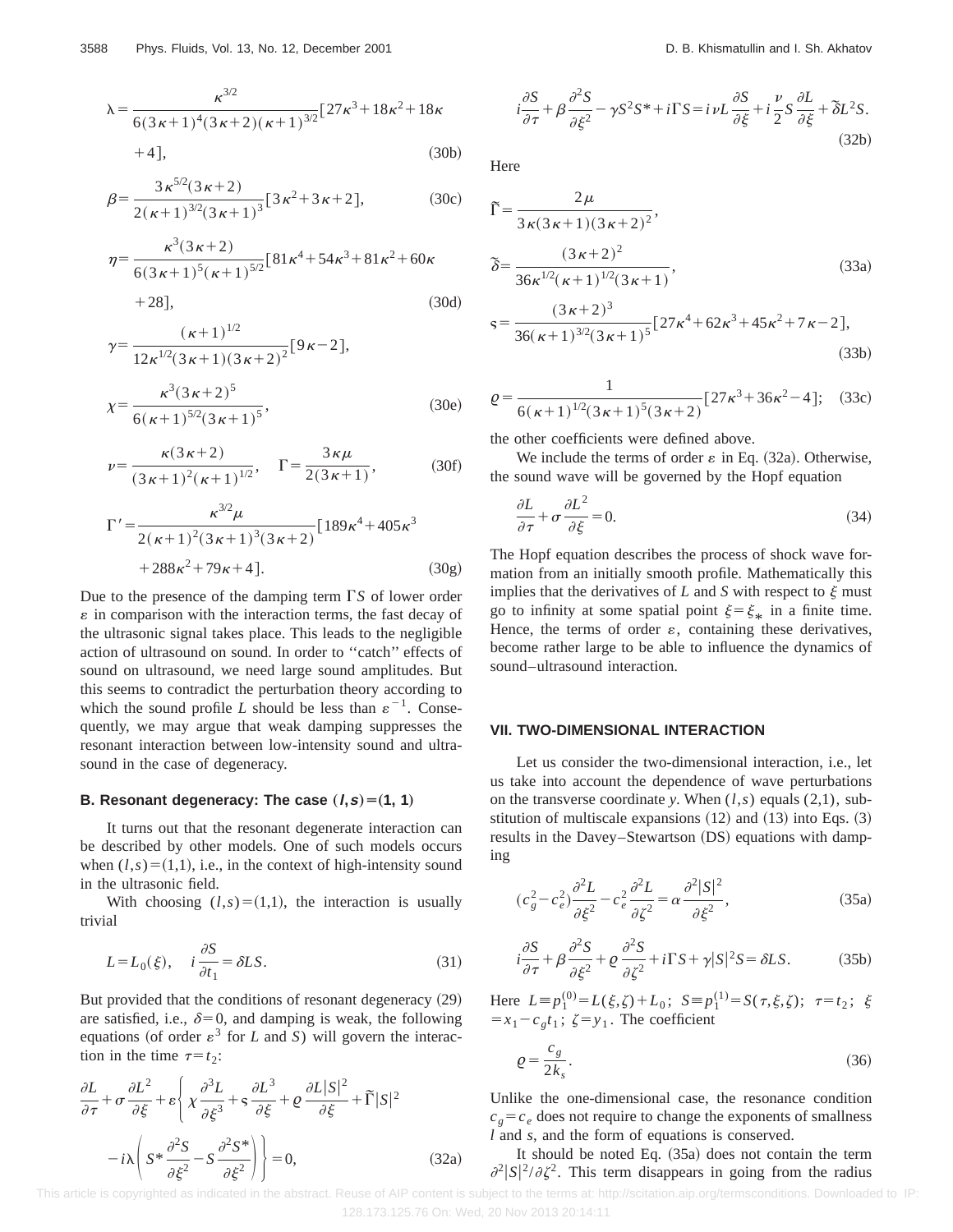perturbations  $a_1^{(0)}$  and  $a_1^{(1)}$  to the pressure perturbations  $p_1^{(0)}$ and  $p_1^{(1)}$ . In particular, the zeroth-harmonic equation for *a* has the form

$$
\begin{aligned}\n\left[\frac{\partial^2}{\partial t_1^2} - c_e^2 \left( \frac{\partial^2}{\partial x_1^2} + \frac{\partial^2}{\partial y_1^2} \right) \right] a_1^{(0)} \\
= \left[ \alpha_1 \frac{\partial^2}{\partial t_1^2} + \alpha_2 \left( \frac{\partial^2}{\partial x_1^2} + \frac{\partial^2}{\partial y_1^2} \right) \right] |a_1^{(1)}|^2,\n\end{aligned} \tag{37}
$$

where

$$
\alpha_1 = -\frac{6 + b^2 [\omega_s^2 - 3\kappa (3\kappa + 1)]}{3(1 + \kappa b^2)},
$$
  
\n
$$
\alpha_2 = \frac{\omega_s^2 - 3\kappa (3\kappa + 1)}{3(1 + \kappa b^2)}.
$$
\n(38)

From Eq.  $(3)$  it follows that

$$
a_1^{(1)} = \frac{p_1^{(1)}}{(\omega_s^2 - 3\kappa)} + O(\varepsilon),
$$
  
\n
$$
a_1^{(0)} = -\frac{1}{3\kappa} \left[ p_1^{(0)} + \frac{3\alpha_2(1 + \kappa b^2)}{(\omega_s^2 - 3\kappa)^2} |p_1^{(1)}|^2 \right] + O(\varepsilon).
$$
\n(39)

Substitution of Eqs.  $(39)$  into Eq.  $(38)$  leads to the cancellation of the second derivatives of  $|p_1^{(1)}|^2$  with respect to  $x_1$ and  $y_1$ . We then have the following zeroth-harmonic equation for *p*:

$$
\frac{\partial^2 p_1^{(0)}}{\partial t_1^2} - c_e^2 \left( \frac{\partial^2}{\partial x_1^2} + \frac{\partial^2}{\partial y_1^2} \right) p_1^{(0)} = \frac{\alpha}{c_g^2} \frac{\partial^2 |p_1^{(1)}|^2}{\partial t_1^2},\tag{40}
$$

which is reduced to Eq.  $(35a)$ .

#### **A. Dromions in bubbly fluids**

with  $\nu=\pm 1$ ,  $\delta_1=-\nu$ ,  $\delta_2=2$ .

When  $\delta \neq 0$  and  $\Gamma = 0$ , Eqs. (35) can be transformed into the canonical form.20,23 For this purpose, we perform the substitutions  $L(\xi, \zeta) \to \delta^{-1} \partial \Psi / \partial \xi$  and  $\overline{S} = S \exp\{i\delta L_0 \tau\}$  and introduce the notation  $\sigma = c_e^{-2} (c_e^2 - c_g^2)$ :

$$
\sigma \frac{\partial^2 \Psi}{\partial \xi^2} + \frac{\partial^2 \Psi}{\partial \zeta^2} = -\frac{\alpha \delta}{c_e^2} \frac{\partial |\tilde{S}|^2}{\partial \xi},
$$
  
\n
$$
i \frac{\partial \tilde{S}}{\partial \tau} + \beta \frac{\partial^2 \tilde{S}}{\partial \xi^2} + \rho \frac{\partial^2 \tilde{S}}{\partial \zeta^2} + \gamma |\tilde{S}|^2 \tilde{S} = \tilde{S} \frac{\partial \Psi}{\partial \xi}.
$$
\n(41)

It is known<sup>24</sup> that Eqs.  $(41)$  are nonintegrable for most values of the coefficients. The exception is the case when  $(41)$  can be represented as

$$
\delta_1 \frac{\partial^2 Q}{\partial x^2} + \frac{\partial^2 Q}{\partial y^2} = -\delta_2 \frac{\partial |A|^2}{\partial x},
$$
  
\n
$$
i \frac{\partial A}{\partial t} + \nu \frac{\partial^2 A}{\partial x^2} + \frac{\partial^2 A}{\partial y^2} = -\nu |A|^2 A + A \frac{\partial Q}{\partial x},
$$
\n(42)



FIG. 3. Map of parameter plane, showing where the DSI equations govern the sound–ultrasound interaction in bubbly fluids.

Depending on the sign of  $\nu$ , Eqs. (42) are divided into the Davey–Stewartson I (DSI) equations, of hyperbolicelliptic type  $(\nu=1)$ , and the Davey–Stewartson II (DSII) equations, of elliptic-hyperbolic type ( $\nu=-1$ ). The integrability of the DSI and DSII equations by inverse scattering transform was proved in numerous publications (the reader is referred to Ref. 35 for a list of relevant articles).

Since the coefficients  $\beta$  and  $\rho$  in (35) are always positive  $|cf. (21)$  and  $(36)$ , the DSI case is only possible for the interacting waves in bubbly fluids. To show this, it is enough to perform the substitutions  $Q = \Psi$ ,  $A = \gamma^{1/2} \tilde{S}$ ,  $x = \xi/\beta^{1/2}$ , *y*  $= \zeta/\rho^{1/2}$ ,  $t = \tau$  in Eqs. (41). The DSI equations occur when

$$
\delta_1 = \frac{\varrho}{\beta} \left[ 1 - c_g^2 / c_e^2 \right] = -1, \quad \delta_2 = \frac{\alpha \delta \varrho}{\gamma \beta^{1/2} c_e^2} = 2. \tag{43}
$$

You might see before that the coefficients  $\alpha$  and  $\delta$  were of the same sign  $(Fig. 2)$ . Hence, to satisfy the first condition of  $(43)$ ,  $\gamma$  should be positive. Then the radicand in the second condition is also positive.

The intersection of the curves  $\delta_1 = -1$  and  $\delta_2 = 2$  on the parameter plane  $(k_s, b)$ , plotted in Fig. 3(a), proves the satisfaction of conditions  $(43)$ . Figure 3 $(b)$  shows two points of this intersection  $(D_1 \text{ and } D_2)$  that correspond to the volume gas contents  $\alpha_{g01} \approx 2.04 \times 10^{-4}$ ,  $\alpha_{g02} \approx 1.42 \times 10^{-4}$  and the ultrasound frequencies  $\Omega_{s1} \approx 0.11$  MHz,  $\Omega_{s2} \approx 0.14$  MHz (in the case of a mixture of water with air bubbles of the radius 0.1 mm under normal conditions).

Among all solutions of the DSI equation, so-called ''dromion" solution<sup>46</sup> stands out. This solution represents a localized and exponentially decaying ultrasound wave *A* which can scatter energy during the interaction with perturbations, in contrast to usual soliton solutions. The dromion arises when nonzero boundary conditions for the sound profile *Q* are given and therefore exists due to energy exchange between sound and ultrasound waves.

Of even greater importance is the fact that the dromion (ultrasound wave) travels along the trajectory determined by the time dependence of the boundary conditions for the sound wave (at infinity). Setting the law that governs the variation of these boundary conditions, one can control the motion of the dromion.

Fokas and Santini<sup>46</sup> showed that the DSI equations govern the evolution of  $N$  dromions  $(N$  is natural) for arbitrary time-dependent boundary conditions for *Q* and any initial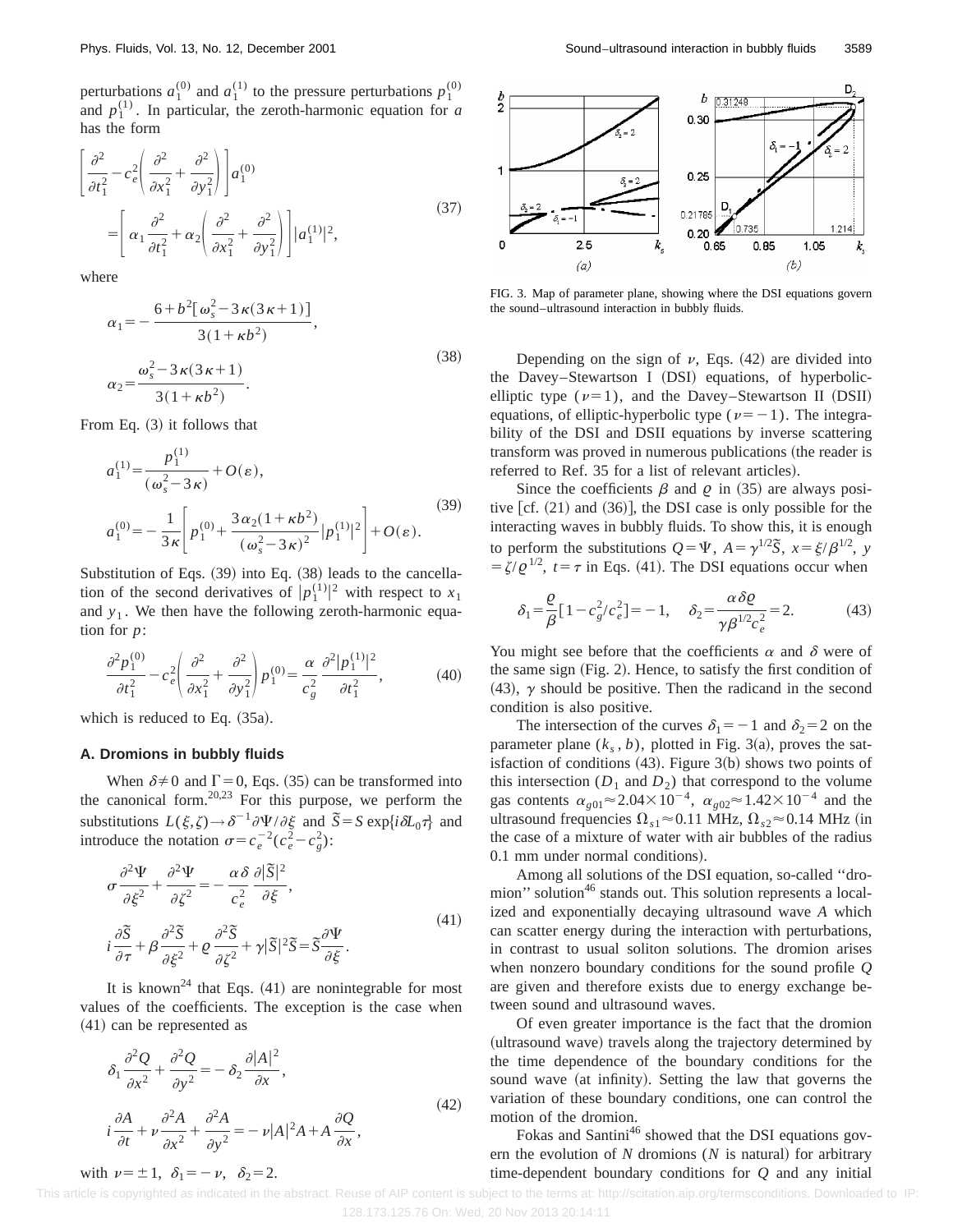conditions for *A* decaying at infinity. To find a one-dromion solution it is necessary to rotate the system of coordinates through  $45^\circ$ :  $x \rightarrow \tilde{x} + \tilde{y}$ ,  $y \rightarrow \tilde{x} - \tilde{y}$ . By introducing the variables  $U \equiv (\partial Q/\partial x - |A|^2)/2$  and  $V \equiv (\partial Q/\partial y - |A|^2)/2$  (the tilde is omitted), Eqs. (42) with  $\nu=1$  can then be written in the form

$$
i\frac{\partial A}{\partial t} + \frac{\partial^2 A}{\partial x^2} + \frac{\partial^2 A}{\partial y^2} + (U + V)A = 0, \quad \frac{\partial U}{\partial y} = \frac{\partial |A|^2}{\partial x},
$$
  
\n
$$
\frac{\partial V}{\partial x} = \frac{\partial |A|^2}{\partial y}.
$$
\n(44)

Provided that the boundary conditions for *U* on *y* and *V* on *x* at  $-\infty$  are of the form of one-dimensional KdV solitons

$$
U|_{y \to -\infty} = \frac{8k_r^2 \exp(\eta_1 + \eta_1^*)}{[1 + \exp(\eta_1 + \eta_1^*)]^2},
$$
  
\n
$$
V|_{x \to -\infty} = \frac{8l_r^2 \exp(\eta_2 + \eta_2^*)}{[1 + \exp(\eta_2 + \eta_2^*)]^2},
$$
\n(45)

Eqs. (44) are easily integrated and give a one-dromion solution of the form $47$ 

$$
A = \frac{\chi \exp(\eta_1 + \eta_2)}{1 + \exp(\eta_1 + \eta_1^*) + \exp(\eta_2 + \eta_2^*) + \lambda \exp(\eta_1 + \eta_1^* + \eta_2 + \eta_2^*)}
$$

$$
\tag{46}
$$

Here

$$
\eta_1 = (k_r + ik_i)x + (-2k_r k_i + i\Omega_i)t,\tag{47a}
$$

$$
\eta_2 = (l_r + il_i)y + (-2l_r l_i + i\omega_i)t,\tag{47b}
$$

$$
\Omega_i + \omega_i = k_r^2 + k_i^2 + l_r^2 + l_i^2, \qquad (47c)
$$

$$
\chi = 2(2k_r l_r (\lambda - 1))^{1/2},\tag{47d}
$$

and  $\lambda$ ,  $k_r$ ,  $k_i$ ,  $l_r$ ,  $l_i$  are arbitrary real numbers (parameters of the solution). The spatial distributions of the ultrasound envelope  $|\tilde{S}| = \gamma^{-1/2} |A|$  and of the sound profile  $L = (U + V)$  $+2|A|^2$ /(2 $\delta$ ), which correspond to the one-dromion solution given by Eqs.  $(45)–(47)$ , are illustrated in Fig. 4.

The numerical experiments<sup>47</sup> confirm the fact that the motion of the dromion structure occurs along the trajectory determined by the boundary conditions for the long wave. For example, when the variables in Eqs.  $(45)$  are changed as

$$
\eta_1 + \eta_1^* = k_r x + \Omega_r \sin(wt),
$$
  

$$
\eta_2 + \eta_2^* = l_r x + \omega_r \cos(wt),
$$

i.e., the crosspoint of the sound wave (point  $C$  in Fig. 4) revolves around the origin, the dromion propagates quasistably around a circle.



 $=4/5, k_i=1,=1/5.$ 

# **B. Singular focusing**

If the coefficients  $\beta$ ,  $\varrho$ ,  $\sigma$ ,  $\alpha\delta$  are positive and  $\gamma$  > -  $\alpha \delta/c_e^2$ , the solution to Eqs. (41) with the boundary condition

$$
|\tilde{S}| \to 0 \quad \text{for } \xi^2 + \zeta^2 \to \infty,
$$
 (48)

tends to infinity for reasonably large amplitudes within a finite time interval.<sup>25</sup> This phenomenon is often referred to as *singular focusing* or *blowup instability* of two-dimensional wave perturbations. There are experimental data<sup>48</sup> which confirm the existence of the singular focusing in nonlinear optics.

The singular focusing of the solutions to Eqs.  $(41)$  is corroborated by the analysis of conservation laws. From Eqs.  $(41)$  it follows that the integrals:

$$
M = \int \int_{-\infty}^{+\infty} |\tilde{S}|^2 d\xi d\zeta,\tag{49}
$$

$$
P_{x} = \int \int_{-\infty}^{+\infty} \left( \tilde{S}^{*} \frac{\partial \tilde{S}}{\partial \xi} - \tilde{S} \frac{\partial \tilde{S}^{*}}{\partial \xi} \right) d\xi d\zeta,
$$
  
\n
$$
P_{y} = \int \int_{-\infty}^{+\infty} \left( \tilde{S}^{*} \frac{\partial \tilde{S}}{\partial \zeta} - \tilde{S} \frac{\partial \tilde{S}^{*}}{\partial \zeta} \right) d\xi d\zeta,
$$
  
\n
$$
E = \int \int_{-\infty}^{+\infty} \left[ \beta \left| \frac{\partial \tilde{S}}{\partial \xi} \right|^{2} + \varrho \left| \frac{\partial \tilde{S}}{\partial \zeta} \right|^{2} - \frac{1}{2} \left( \gamma |\tilde{S}|^{4} + \frac{\sigma c_{e}^{2}}{\alpha \delta} \left| \frac{\partial \Psi}{\partial \xi} \right|^{2} + \frac{c_{e}^{2}}{\alpha \delta} \left| \frac{\partial \Psi}{\partial \zeta} \right|^{2} \right) \right] d\xi d\zeta,
$$
\n(51)

are conserved. The first integral is the ''mass'' of the short wave. The next two integrals are the  $\xi$ - and  $\zeta$ -components of the short-wave "momentum." We obtain  $(49)$  and  $(50)$  by multiplying the second equation of  $(41)$ , respectively into  $2\tilde{S}^*$ ,  $\tilde{S}^*_{\xi}$ , and  $\tilde{S}^*_{\zeta}$ , then taking the real parts of the results, FIG. 4. One-dromion solution of the DSI equations with  $\lambda = 3$ ,  $k_r = l_r$   $2S^*$ ,  $S_{\xi}^2$ , and  $S_{\xi}^2$ , then taking the real parts of the results and integrating them with respect to  $\xi$  and  $\zeta$  between  $-\infty$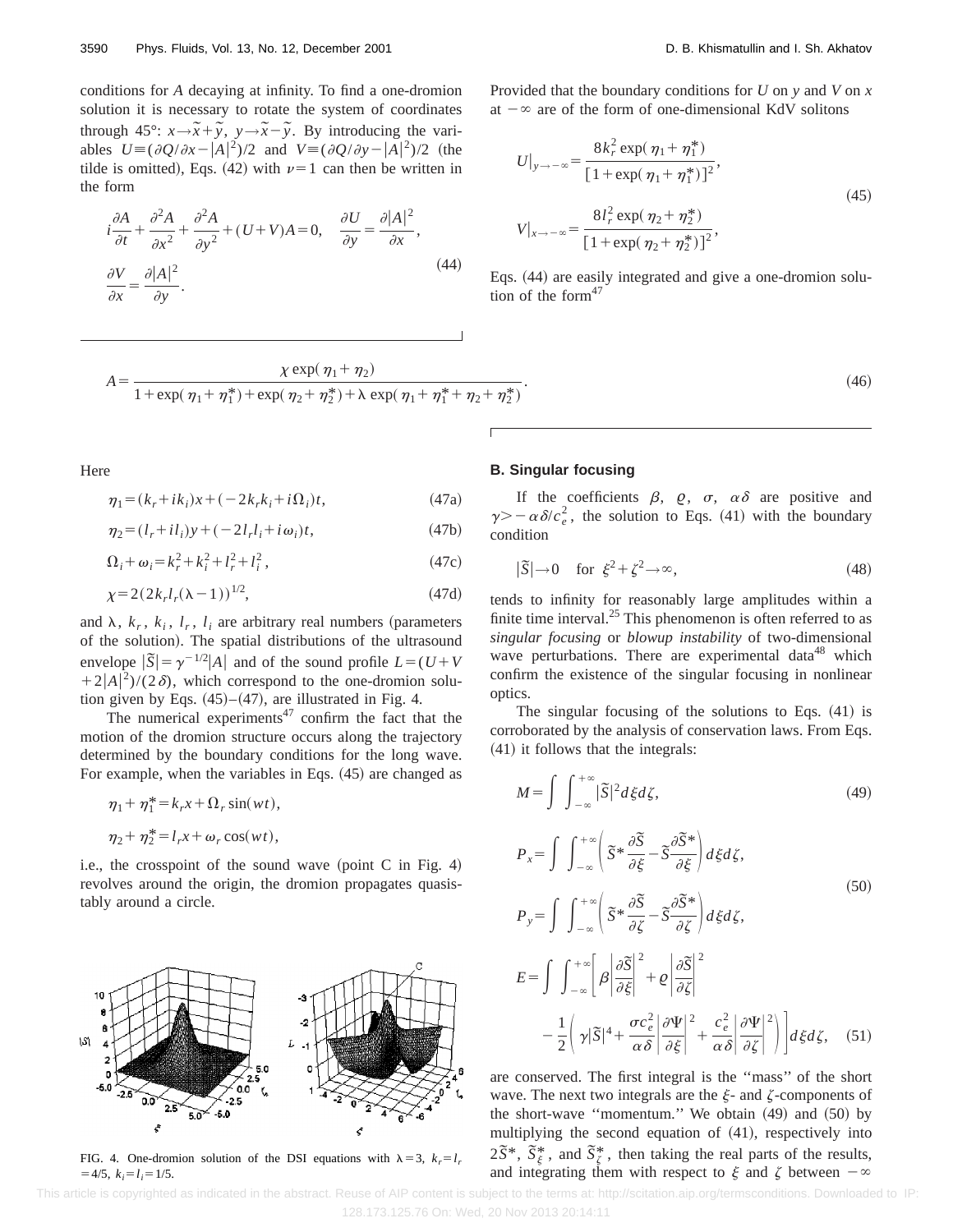

FIG. 5. Regions of the blowup instability  $(\gamma_f = \gamma + \alpha \delta/c_e^2)$ .

and  $\infty$  using the boundary condition (48). The integral (51) may be interpreted as the ''total energy'' of interacting long and short waves. The ''energy'' can be negative under the condition of singular focusing and large initial amplitudes of ultrasound waves. The steps of deriving  $(51)$  are following: (i) The second equation of (41) is multiplied into  $2\tilde{S}_7^*$  and the real part of the result is considered; (ii) the real part contains the interaction term

$$
\frac{\partial |\widetilde{S}|^2}{\partial \tau} \frac{\partial \Psi}{\partial \xi},
$$

which is calculated using the first equation of  $(41)$ ;  $(iii)$  the obtained expression is integrated with the use of  $(48)$ .

From  $(41)$  it follows also the relation:

$$
\frac{d^2I}{dt^2} = 8E, \quad I = \int \int_{-\infty}^{+\infty} \left(\frac{\xi^2}{\varrho} + \frac{\zeta^2}{\beta}\right) |\widetilde{S}|^2 d\xi d\zeta, \tag{52}
$$

where  $I$  is the "inertia moment" (a positive-definite magnitude). The derivation of  $(52)$  is not trivial and is shown in detail by Ghidaglia and Saut<sup>24</sup> (see also Ref. 25). When  $E$  $<$ 0, the "virial theorem"  $(52)$  causes the "inertia moment" to vanish in a finite time. Physically, this means that the



FIG. 6. Nondissipative evolution of (a) the sound wave,  $p_L = \varepsilon^l p_0 L$ , and (b) the ultrasound wave packet,  $|p_S| = \varepsilon^s p_0 |S|$ , according to Eqs. (24). Water with air bubbles of the radius 1 mm under normal conditions and  $\varepsilon = 0.1$ ,  $L_0 = S_0 = 5, \Delta L = 0.25, \Delta S = 0.05, \alpha_{g0} = 3 \times 10^{-4}, \mu = 0$ . The curves labeled 1, 2, 3, 4, 5, 6, and 7 are for the instants of time  $t=0.019$ , 0.171, 0.209, 0.294, 0.437, 0.532, and 0.722 s, respectively. Here  $t = \tau/\varepsilon^2$  and *x*  $=(a_0\alpha_{g0}^{-1/2}/\varepsilon)\xi.$ 



FIG. 7. Nonlinear distortions of the ultrasound wave packet. The values of parameters are listed in Fig. 6. The curves labeled 1, 2, 3, and 4 are for the instants of time  $t=0.4557$ , 0.4652, 0.4747, and 0.4842 s, respectively.

ultrasonic perturbation distributed initially in space will be concentrated at some spatial point with time. Since the mass of the ultrasound wave is conserved, this process leads to increasing the wave amplitude at the spatial point and, finally, results in the blowup instability.

In the bubbly fluid, the coefficients  $\beta$ ,  $\beta$  are always positive, and  $\alpha$  and  $\delta$  are of the same sign. Hence, the singular focusing of ultrasound is possible in the bubbly mixtures  $if^{49}$ 

$$
c_e > c_g, \quad \gamma > -\alpha \delta/c_e^2. \tag{53}
$$

The regions of the blowup instability, determined by condition  $(53)$ , are plotted in Fig. 5.

#### **VIII. NUMERICAL ANALYSIS**

# **A. Degenerate resonant interaction**

The models  $(28)$  and  $(32)$  are integrated numerically using a three-layer explicit scheme with a fourth order of approximation with respect to the spatial coordinate proposed earlier<sup>50</sup> for the numerical solution of the KdV equation (see details in the Appendix). Periodic boundary conditions and an initial condition of the form

$$
L|_{\tau=0} = L_0(1 + \Delta L[1 - \cos \xi]),
$$
  
\n
$$
S_r|_{\tau=0} = S_0(1 + \Delta S[1 - \cos \xi]), \quad S_i|_{\tau=0} = 0,
$$
\n(54)

where  $S_r = \text{Re}(S)$ ;  $S_i = \text{Im}(S)$ , are used in the integration.

The results of numerical investigation of  $(28)$  are represented in Figs. 6–8. Figure 6 shows the spatial distributions of the ultrasound envelope and the sound profile (damping is not considered). It is clear that a sinusoidal profile for  $|S|$  is



FIG. 8. The maximal value of the ultrasound amplitude versus time. The other parameters are the same as in Fig. 6.

This article is copyrighted as indicated in the abstract. Reuse of AIP content is subject to the terms at: http://scitation.aip.org/termsconditions. Downloaded to IP: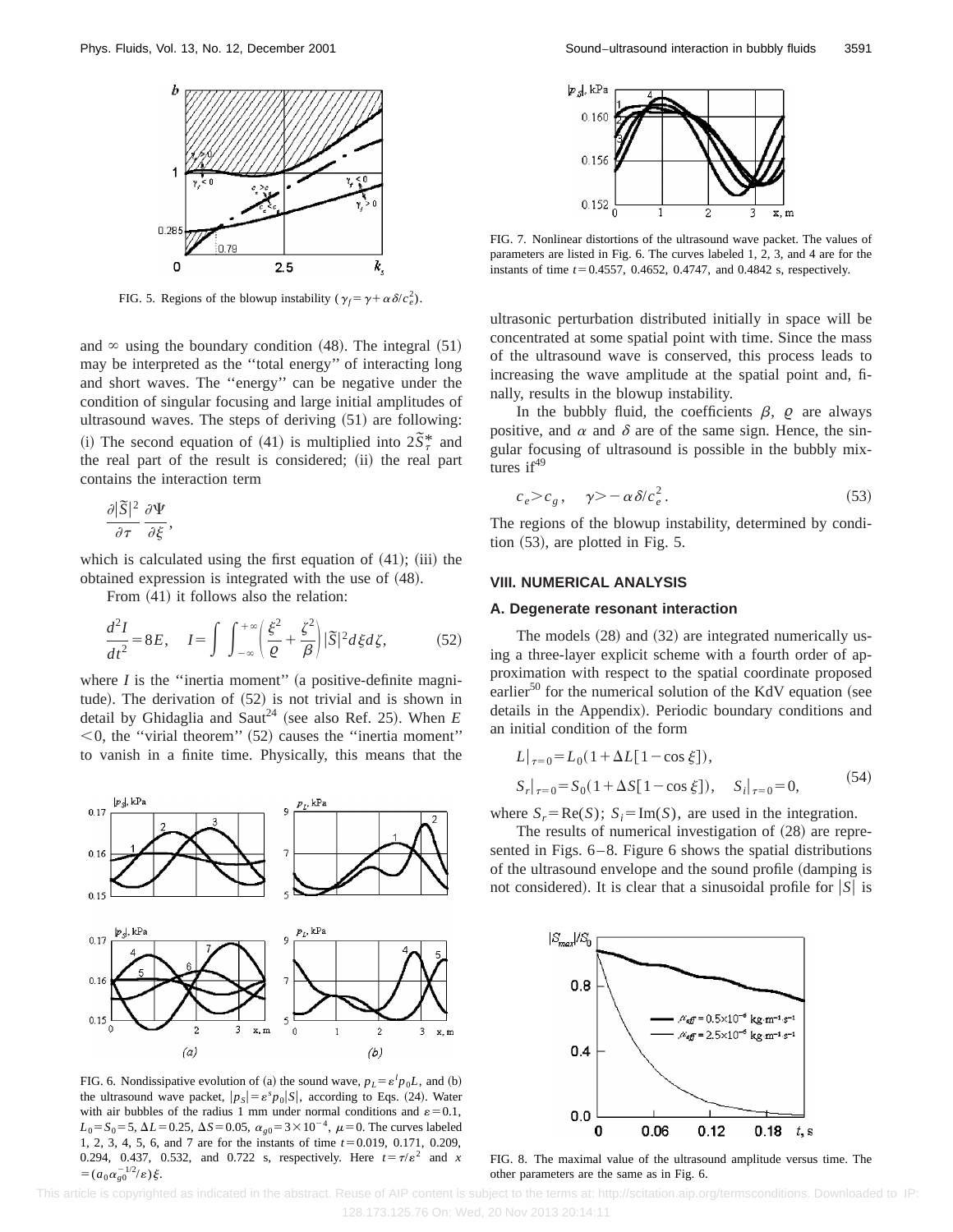

FIG. 9. Tendency to a shock wave formation in model (26). Here  $\varepsilon = 0.1$ ,  $L_0 = S_0 = 5$ ,  $\Delta L = \Delta S = 0.05$ ,  $p_0 = 0.1$  MPa,  $\kappa = 1.4$ . The curves labeled 1, 2, and 3 are for the instants of time  $t=0$ , 0.133, and 0.285 s.

formed. The amplitude of this profile increases up to the instant of time  $t=0.294$  s and then sharply decreases at  $t$  $=0.437$  s, and, after a certain time, it increases again, reaching a maximum value at  $t=0.722$  s [Fig. 6(a)]. In the case of sinusoidal initial conditions ultrasound has no action on sound and the sound wave propagates in accordance with the KdV equation  $(19)$ . It is important to note that an increase in the ultrasound amplitude occurs during the formation of a second hump in the sound profile (the two-soliton solution of the KdV equation) and a decrease happens when the hump disappears  $[Fig. 6(b)].$  From this it follows that the formation



FIG. 10. Evolution of the sound perturbation  $p_L = \varepsilon^l p_0 L$ . The parameters are given in the legend and in Fig. 9.



FIG. 11. Spatial distribution of the sound perturbation according to Eqs.  $(26)$  for different values of the damping coefficient.

of a two-humped profile is accompanied by a significant return flow of energy from sound to ultrasound, on account of which, in spite of strong dispersion, the amplitude of the ultrasound wave increases. The return flow of energy is provided by the interaction terms  $L\partial S/\partial \xi$  and  $S\partial L/\partial \xi$ . When *L* increases or, at least, does not decrease at some spatial point  $\xi = \xi_*$ , these terms ensure a positiveness of the derivative  $\partial S/\partial \tau$  and, hence, increasing the ultrasound amplitude at the point  $\xi_*$  in time. Going through the periods of growth and fall, this amplitude grows on the whole which is seen from a comparison of the ultrasonic distribution at the instants of time  $t=0.209$  s and  $t=0.722$  s [curves 3 and 7 in Fig. 6(a)]. The essential smallness and briefness of the nonlinear distortions in the ultrasound profile should be noted. These distortions appear when the amplitude of ultrasound reduces [cf. Fig. 7]. Consequently, we have the linear intensification of ultrasound by sound here.

The results obtained can be given the following physical interpretation. Suppose that quasimonochromatic highfrequency (ultrasonic) and low-frequency (sonic) oscillations are excited in a bubbly fluid. In general, these perturbations will propagate in the medium in the form of an ultrasound wave packet and a sound wave. When the long-wave–shortwave resonance condition is satisfied, interaction occurs which obeys the Zakharov equations  $(24)$ . This system describes the formation of a soliton structure for the given boundary-initial conditions (in the nondissipative case). $45$ Obviously, the soliton is a consequence of significant nonlinear distortions in the ultrasound profile. However, an isolated ultrasound frequency exists in a bubbly fluid, that is, the frequency of ''degeneracy'' at which the resonant interaction has a completely different character. First, the sound wave propagates independently of the ultrasound wave and obeys the KdV equation. Second, due to the action of the sound wave on the ultrasound wave a sinusoidal profile of the ultrasound envelope is formed. This profile experiences negligible and short-term nonlinear distortions. This means that practically all the energy of ultrasound will be contained in its first harmonic. Third, due to the flow of energy from the sound wave to the ultrasound wave, the growth of the shortwave amplitude takes place.

What happens if we add damping? Restrict our attention to very small damping ( $\mu^* = \varepsilon^3 \mu$ ) because small one ( $\mu^*$  $= \varepsilon^2 \mu$ ) suppresses any interaction in this model (cf. above). Of course, the very weak damping leads to the attenuation of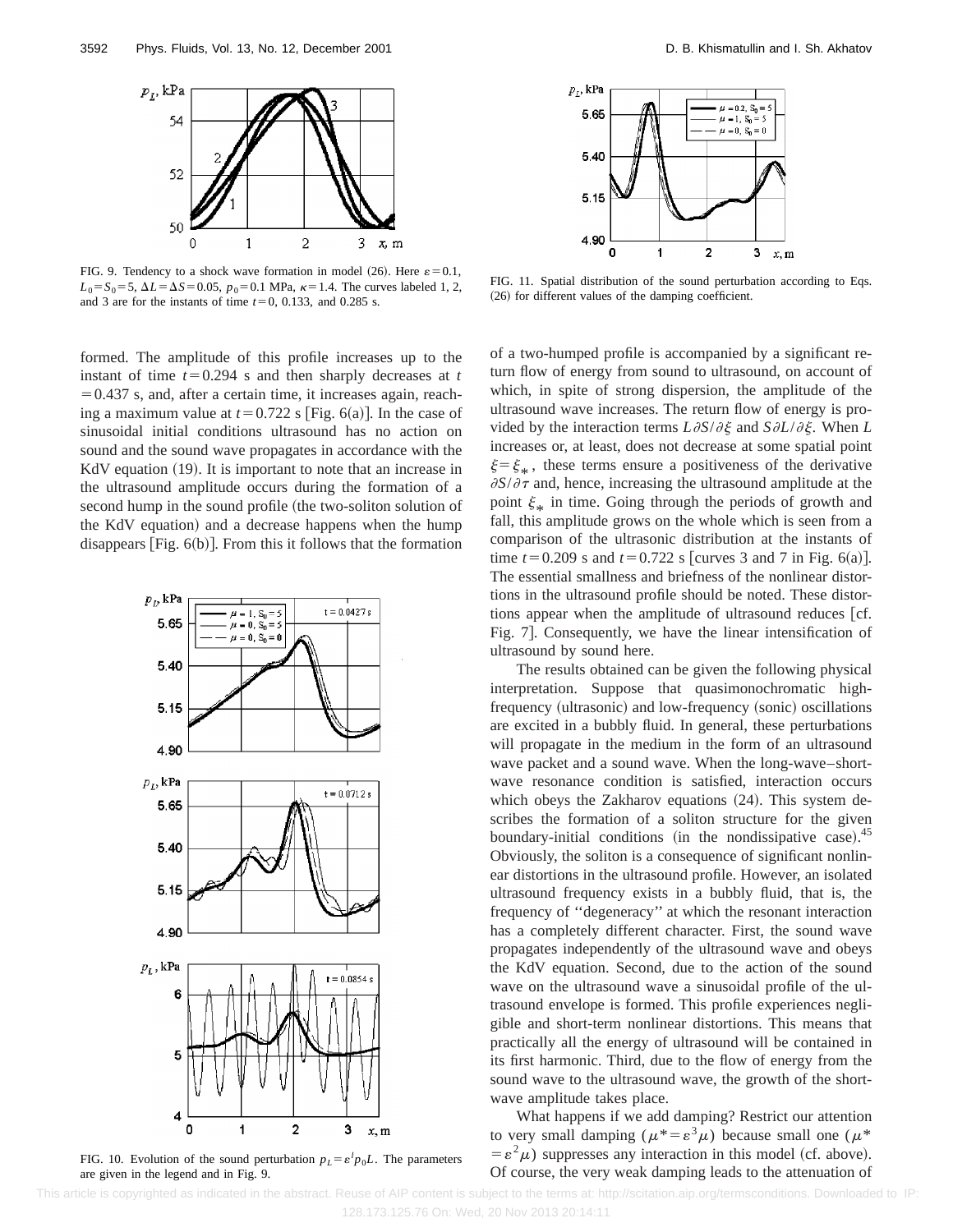

FIG. 12. Nonresonant defocusing of ultrasound and sound in a bubbly fluid  $(S_0=25, \kappa=1.4)$ .

ultrasonic perturbations. If  $\mu$  is large enough, the amplitude of the short wave decreases exponentially in time (thin solid line in Fig. 8). The interaction between sound and ultrasound waves appears for a smaller damping coefficient. Due to the interaction, the attenuation curve of the ultrasound amplitude becomes of graduated type (thick solid line in Fig. 8). A slower attenuation is due to increasing the ultrasound amplitude (in the nondissipative case).

 $-5.0$ 

The absolutely different situation is observed for model  $(32)$ . Figure 9 shows the sonic distribution with respect to *x* at  $\mu=0$  at different instants of time. It is clear that sound propagates with its profile becoming steeper since, when no account is taken of terms of order  $\varepsilon$ , the equation for the sound wave is the Hopf equation  $(34)$ .

Figures 10 and 11 represent the subsequent evolution of the sonic and ultrasonic perturbations in the presence (thick line) and absence (thin and dashed lines) of weak damping. A shock profile is not formed. This is due to the contribution of terms of order  $\varepsilon$  in the first equation of (32). If the ultrasonic perturbations are not generated  $(S_0=0)$ , the sound wave will propagate in accordance with the strongly nonlinear KdV equation

$$
\frac{\partial L}{\partial \tau} + \sigma \frac{\partial L^2}{\partial \xi} + \varepsilon s \frac{\partial L^3}{\partial \xi} + \varepsilon \chi \frac{\partial^3 L}{\partial \xi^3} = 0
$$
 (55)

(Fig. 10, dashed line). But if  $S_0 > 0$ , the sound profile fails (Fig. 10, thin line). Thus, the nondissipative interaction between high intensity sound and ultrasound results in nonlinear instability in the case of resonant degeneracy. Note that this instability appears due to the tendency to a shock wave formation and the presence of the terms with cubic nonlinearity,  $\varrho \partial (L|S|^2)/\partial \xi$  and  $\tilde{\partial}L^2S$ , in Eqs. (32). The values of the sound profile are quite different in two close points on the shock. This difference is doubled and transmitted to the ultrasound wave due to the term  $\delta L^2 S$  and leads to the further steepness of the ultrasound profile. Due to the term  $Q \partial (L|S|^2)/\partial \xi$  the originating jump in *S* influences the sound wave and, finally, results in the nonlinear instability.

-10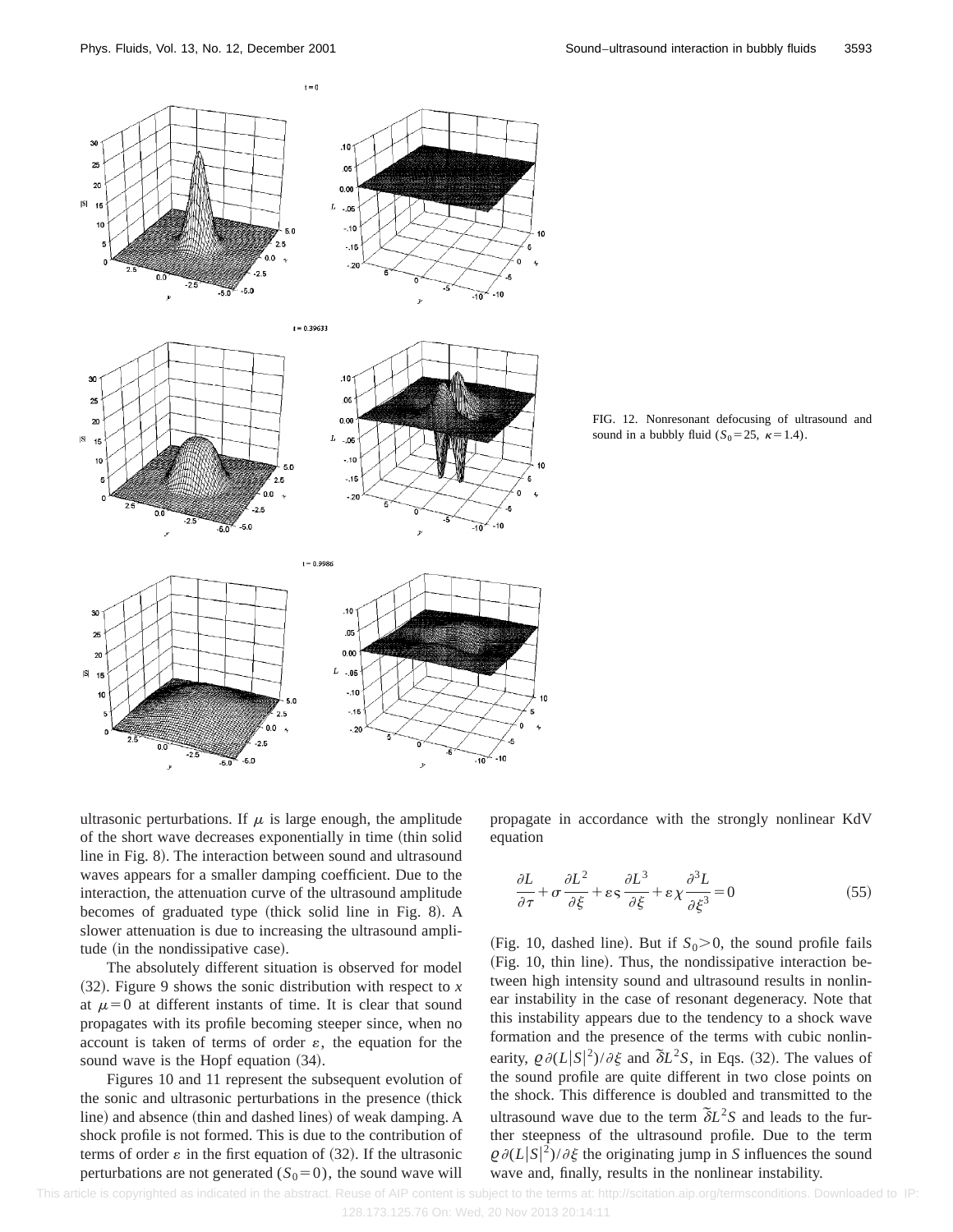

FIG. 13. Defocusing of ultrasound in the resonant case: (a) the ultrasound envelope  $|S|$  versus  $\xi$  ( $\xi=0$ ) at different instants of time; (b) comparison of the nonresonant (thick curve) and resonant (dashed curve) ultrasound profiles at  $\tau=1$ .

Weak damping suppresses the nonlinear instability and results in insignificant decreasing the amplitude and velocity of a solitary sound wave. The disappearance of the instability comes from the fast attenuation of the ultrasonic signal: The contribution of *S* into *L* becomes small even during the steepness of the ultrasonic distribution. Nevertheless, if we reduce the damping coefficient, the nonlinear instability will arise again (Fig. 11, thick curve). This is because the ultrasound amplitude decreases slowly now, and nonlinear distortions are large enough for the destruction of the sound profile.

#### **B. Singular focusing**

The results of numerical analysis of Eqs.  $(35)$  are illustrated in Figs. 12–15. The first equation is solved by the Fourier transform method, $51$  the second equation by the alternating-direction implicit method.<sup>52</sup> The boundary and initial conditions are as follows:

$$
L(\xi, \zeta), \quad S(\tau, \xi, \zeta) = 0, \quad \text{for } \xi^2 + \zeta^2 \to \infty \tag{56a}
$$

and

$$
S(\tau=0,\xi,\zeta) = S_0 \exp\{-(\xi^2 + \zeta^2)\}.
$$
 (56b)

Here  $S_0$  takes real values. The coefficients in  $(35)$  are selected so that  $c_e > c_g$  [then the first equation of (35) is of elliptic type]. We analyze four cases: (1)  $k_s = 0.5$ ,  $b = 0.4$ ; (2)  $k_s = 1.036, b = 0.4;$  (3)  $k_s = 0.5, b = 0.25;$  (4)  $k_s = 0.574, b$  $=0.25$ . The first two cases are considered on the assumption that  $\mu=0$ . The first case corresponds to the stable nonresonant interaction because  $c_e \neq c_g$  and point (0.5; 0.4) lies in the stable region (cf. Fig.  $5$ ).

Numerical analysis confirms analytical results. The stable interaction leads to defocusing of sound and ultrasound waves (Fig. 12). In the second case we are also in the stable region but near the resonant curve  $(c_g \rightarrow c_e)$ . The numerical solution of  $(35)$  defocuses again [Fig. 13 $(a)$ ]. But now the defocusing slows down and is accompanied by the modification of the wave profile  $[Fig. 13(b)].$ 

In the third case the unstable nonresonant interaction takes place. Indeed, with no damping the high intensity ultrasound wave  $(S_0 > 40)$  is shrinking and growing in time (Fig. 14). This results in the blowup instability later. Weak damping suppresses this instability until  $\mu$  exceeds some cutoff value. It should be noted that a similar cut-off influence of damping on singular focusing was observed for the generalized KdV equation with nonlinearities of fourth order.53

The singular focusing of nondissipative interaction is evident in the fourth (unstable resonant) case. Now the focusing is accelerated and accompanied by the strong deformation of the ultrasound profile  $(Fig. 15)$ . Also, the amplitude threshold for singular focusing reduces to  $S_0 = 20$ . Hence the long-wave–short-wave resonance enhances the probability of singular focusing of ultrasound in bubbly fluids.

### **IX. POSSIBLE APPLICATIONS**

In conclusion, we would like to outline possible applications of such sound–ultrasound interactions.

First, the phenomenon of degeneracy of the interaction can be used for ultrasound diagnostics of weakly viscous bubbly fluids in narrow channels. Narrow channels are essential here in order that transverse instabilities do not evolve. If we find some value of the degeneracy frequency experimentally, we can evaluate the radius of the bubble,  $a_{0d}$ , and the volume gas content  $\alpha_{g0d}$ . Indeed, from condition (29) and formulas (2) and (4a) it follows that  $\alpha_{\varrho 0d}$  depends only on the ambient pressure  $p_0$ , mass density of a carrier liquid,  $\rho_{l0}$ , speed of sound in the liquid,  $C_l$ , and polytropic exponent  $\kappa$ :

$$
\alpha_{g0d} = \frac{p_0 \kappa^2 (3\kappa + 2)^2}{\rho_{l0} C_l^2 [3\kappa(\kappa + 1) + 1]}.
$$

If  $\alpha_{\text{g0d}}$  is known, there is no problem to find  $a_{0d}$  because

$$
a_{0d} = \frac{3}{2 \pi f_{sd}} \sqrt{\frac{p_0 \kappa (\kappa + 1)}{\rho_{l0} (1 - \alpha_{g0d})}},
$$

where  $f_{sd}$  is the degeneracy frequency. Of course, actual bubbly fluids are polydispersed. This requires to include the bubble size distribution in the equations of motion. There are two changes in the equations for perturbations  $(3)$  if the bubbly fluid becomes polydisperse (see Ref. 16). First, we have

$$
\sum_{j=2}^N \frac{\alpha_{j0}}{\alpha_{g0}} (1 + a_j)^3,
$$

instead of  $(1+a)^3$  in Eq. (3b). Here  $N-1$  is the number of disperse (or bubble) fractions  $(N=1$  corresponds to the dispersive medium),  $\alpha_{j0}$  and  $a_j$  are the initial volume content and perturbation in the bubble radius for *j*th fraction,  $\alpha_{g0}$  $=\sum_{j=2}^{N} \alpha_{j0}$  is the total initial volume gas content. Second, in Eq. (3c), *a* is replaced by  $a_i$  and the first two terms are multiplied by

$$
\xi_j = \frac{a_{j0}}{a_*}
$$

 $(a_{i0}$  is the initial bubble radius for *j*th fraction,  $a_*$  is a certain representative radius of bubbles). There are  $N+1$  equations for perturbations at all: The first is for the pressure perturbation, the second is for the density perturbation, and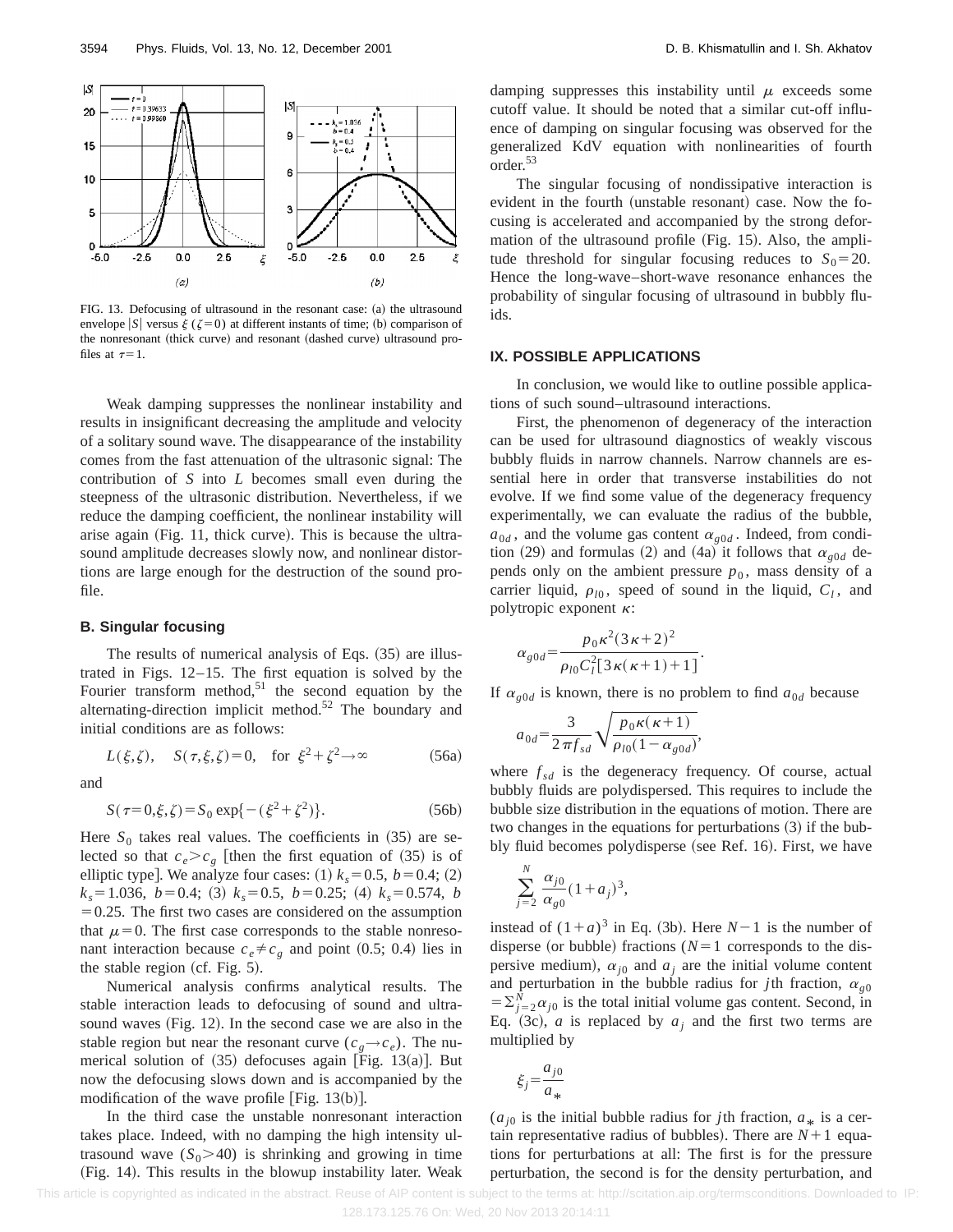

FIG. 14. Nonresonant singular focusing of ultrasound and sound in a bubbly fluid  $(S_0=30; \kappa=1.4; \mu=0)$ .

the remaining  $N-1$  equations are for the perturbations in bubble radii. Anyway, the equations have the same form, and hence the above results should be valid for polydisperse bubbly fluids. For example, there exists the long-wave–short-



FIG. 15. Spatial distribution of the ultrasound envelope  $|S|$  at different instants of time in the case of resonant singular focusing. Here  $S_0 = 20$ ; k  $=1.4, \mu=0.$ 

wave resonance and the nonresonant one-dimensional dynamics is governed by the nonlinear Schrödinger equation.<sup>16</sup>

The main problem is to "catch" the degeneracy frequency. To do this the following ideas can be exploited. Usually, if we create ultrasound and sound in bubbly fluids simultaneously, so that resonance condition (10) is satisfied, these waves will interact according to the Zakharov equations with damping  $(24)$ . The result of this interaction is the formation and the subsequent decay of the ultrasound envelope and the appearance of an additional sonic (long-wave) component proportional to a square of the ultrasound envelope modulus. Since weak damping leads to decreasing the ultrasound amplitude, the additional long-wave component will be also damped out but *not so fast as in the degenerate case*. Under degeneracy condition (29), ultrasound will not influence the long wave essentially. This gives us a chance to verify the degeneracy phenomenon experimentally. The experimental setup can be designed on a basis of the difference-frequency sound generation technique.<sup>12,54</sup>

Second, the dromion property to travel on the tracks,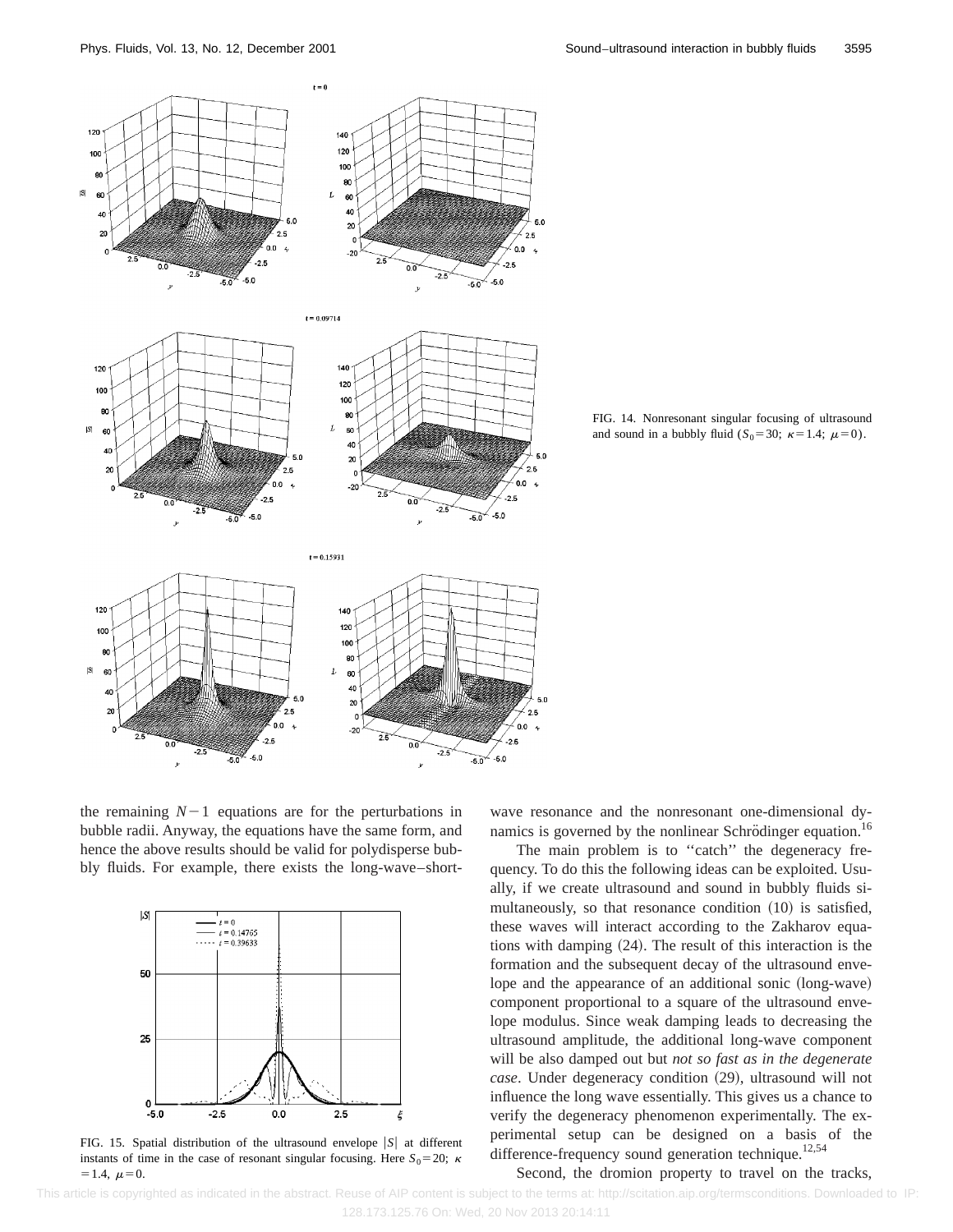defined by the evolution of sound wave, can be drawn on to control ultrasonic action processes in bubbly fluids. If the ultrasonic disturbance is created in a liquid with gas bubbles, the parameters of which satisfy the existence of the dromion, there is then a possibility to focus the disturbance at some point of space and ''remotely'' control its motion by sound (on significant distance from the focus point).

Third, singular focusing of ultrasound is possibly a very dangerous phenomenon, especially in the case of longwave–short-wave resonance. It may result in explosions, violent cavitation in a liquid with microbubbles, for example, in human tissue, blood, and ocean water. Currently, the wide range of potential medical applications of high intensity focused ultrasound (HIFU), such as lithotripsy, $55$  cancer therapy,<sup>56</sup> and gene therapy,<sup>57</sup> is being developed. It should be noted that HIFU must be exploited in tissue in circumstances where the blowup instability condition is not satisfied.

The above-listed applications of the results invite further theoretical and experimental investigations. Our following efforts will be aimed at the elucidation of more complex theoretical models and the performance of required experiments.

#### **ACKNOWLEDGMENTS**

This material is based upon work supported by the European Commission under INCO-Copernicus program No. ERBIC15CT980141 and the North Atlantic Treaty Organization under Grant No. 0000779. Any opinions, findings, conclusions or recommendations expressed in this publication are those of the authors and do not necessarily reflect the view of NATO.

### **APPENDIX: NUMERICAL METHOD FOR SOLVING DEGENERATE EQUATIONS**

The equations for resonant degenerate interaction  $(28)$ and  $(32)$  have been solved numerically using a three-layer explicit scheme with a fourth order of approximation with respect to the spatial coordinate.<sup>50</sup> In the appendix, the finitedifference approximation of only Eqs.  $(28)$  is presented. The discrete equations of the second model are too cumbersome to be given here. According to the scheme, the equation for the long-wave profile *L* looks as follows:

$$
L_j^{n+1} = L_j^{n-1} + \frac{\sigma \Delta t}{3 \Delta x} L_j^n [L_{j+2}^n - 8L_{j+1}^n + 8L_{j-1}^n - L_{j-2}^n]
$$
  

$$
- \frac{\lambda \Delta t}{3 (\Delta x)^2} S i_j^n [S r_{j+2}^n - 16S r_{j+1}^n + 30S r_j^n]
$$
  

$$
- 16S r_{j-1}^n + S r_{j-2}^n] + \frac{\lambda \Delta t}{3 (\Delta x)^2} S r_j^n [S i_{j+2}^n
$$
  

$$
- 16S i_{j+1}^n + 30S i_j^n - 16S i_{j-1}^n + S i_{j-2}^n]
$$
  

$$
+ \frac{\chi \Delta t}{4 (\Delta x)^3} [L_{j+3}^n - 8L_{j+2}^n + 13L_{j+1}^n - 13L_{j-1}^n]
$$

$$
+8L_{j-2}^n - L_{j-3}^n.\tag{A1}
$$

Because the short-wave envelope is complex-valued (*S*  $= Sr + iSi$ , Eq. (28b) breaks down into the following discrete equations:

$$
Sr_j^{n+1} = Sr_j^{n-1} - \frac{\mu \Delta t}{6\Delta x} L_j^n [Sr_{j+2}^n - 8Sr_{j+1}^n + 8Sr_{j-1}^n
$$
  
\n
$$
- Sr_{j-2}^n] - \frac{\nu \Delta t}{6\Delta x} Sr_j^n [L_{j+2}^n - 8L_{j+1}^n + 8L_{j-1}^n
$$
  
\n
$$
- L_{j-2}^n] + 2 \gamma \Delta t Si_j^n [(Sr_j^n)^2 + (Si_j^n)^2]
$$
  
\n
$$
+ \frac{\tilde{\beta} \Delta t}{6(\Delta x)^2} [Si_{j+2}^n - 16Si_{j+1}^n + 30Si_j^n - 16Si_{j-1}^n
$$
  
\n
$$
+ Si_{j-2}^n] + \frac{\eta \Delta t}{4(\Delta x)^3} [Sr_{j+3}^n - 8Sr_{j+2}^n + 13Sr_{j+1}^n
$$
  
\n
$$
- 13Sr_{j-1}^n + 8Sr_{j-2}^n - Sr_{j-3}^n]
$$
 (A2)

and

$$
Si_j^{n+1} = Si_j^{n-1} - \frac{\mu \Delta t}{6\Delta x} L_j^n [Si_{j+2}^n - 8Si_{j+1}^n + 8Si_{j-1}^n
$$
  
\n
$$
- Si_{j-2}^n] - \frac{\nu \Delta t}{6\Delta x} Si_j^n [L_{j+2}^n - 8L_{j+1}^n + 8L_{j-1}^n
$$
  
\n
$$
- L_{j-2}^n] - 2\gamma \Delta t Sr_j^n [(Sr_j^n)^2 + (Si_j^n)^2]
$$
  
\n
$$
- \frac{\tilde{\beta} \Delta t}{6(\Delta x)^2} [Sr_{j+2}^n - 16Sr_{j+1}^n + 30Sr_j^n - 16Sr_{j-1}^n
$$
  
\n
$$
+ Sr_{j-2}^n] + \frac{\eta \Delta t}{4(\Delta x)^3} [Si_{j+3}^n - 8Si_{j+2}^n + 13Si_{j+1}^n
$$
  
\n
$$
- 13Si_{j-1}^n + 8Si_{j-2}^n - Si_{j-3}^n].
$$
 (A3)

Here subscripts and superscripts denote spatial and temporal locations,  $\Delta t$  and  $\Delta x$  are the time and spatial steps,  $t = t_3$  $= \varepsilon \tau$ ,  $x = \xi$ ,  $L_j^n = L(x_j, t_n)$ ,  $Sr_j^n = Sr(x_j, t_n)$ ,  $Si_j^n = Si(x_j, t_n)$ ,  $x_j = (j-1)\Delta x$ ,  $t_n = n\Delta t$ , and  $\tilde{\beta} = \beta/\varepsilon$ . The indexes *j* and *n* take the values from 1 and 0 to *J* and *N*, respectively.

The boundary conditions are periodic  $L_0^{n+1} = L_J^{n+1}$ ,  $L_{J+1}^{n+1} = L_1^{n+1}$ ,  $L_{J+2}^{n+1} = L_2^{n+1}$ ,  $L_{J+3}^{n+1} = L_3^{n+1}$ ,  $Sr_0^{n+1} = Sr_J^{n+1}, \quad Sr_{J+1}^{n+1} = Sr_1^{n+1},$  $Sr_{J+2}^{n+1} = Sr_2^{n+1}, \quad Sr_{J+3}^{n+1} = Sr_3^{n+1},$  (A4)

$$
Si_0^{n+1} = Si_J^{n+1}, \quad Si_{J+1}^{n+1} = Si_1^{n+1},
$$
  
\n
$$
Si_{J+2}^{n+1} = Si_2^{n+1}, \quad Si_{J+3}^{n+1} = Si_3^{n+1}.
$$

The stability analysis for the numerical scheme has been performed using the Neumann method.<sup>52</sup> According to this method, we assume that

$$
L_j^{n-1} = L' e^{at+ikx}, \quad Sr_j^{n-1} = Sr' e^{at+ikx},
$$
  
\n
$$
Si_j^{n-1} = Si' e^{at+ikx},
$$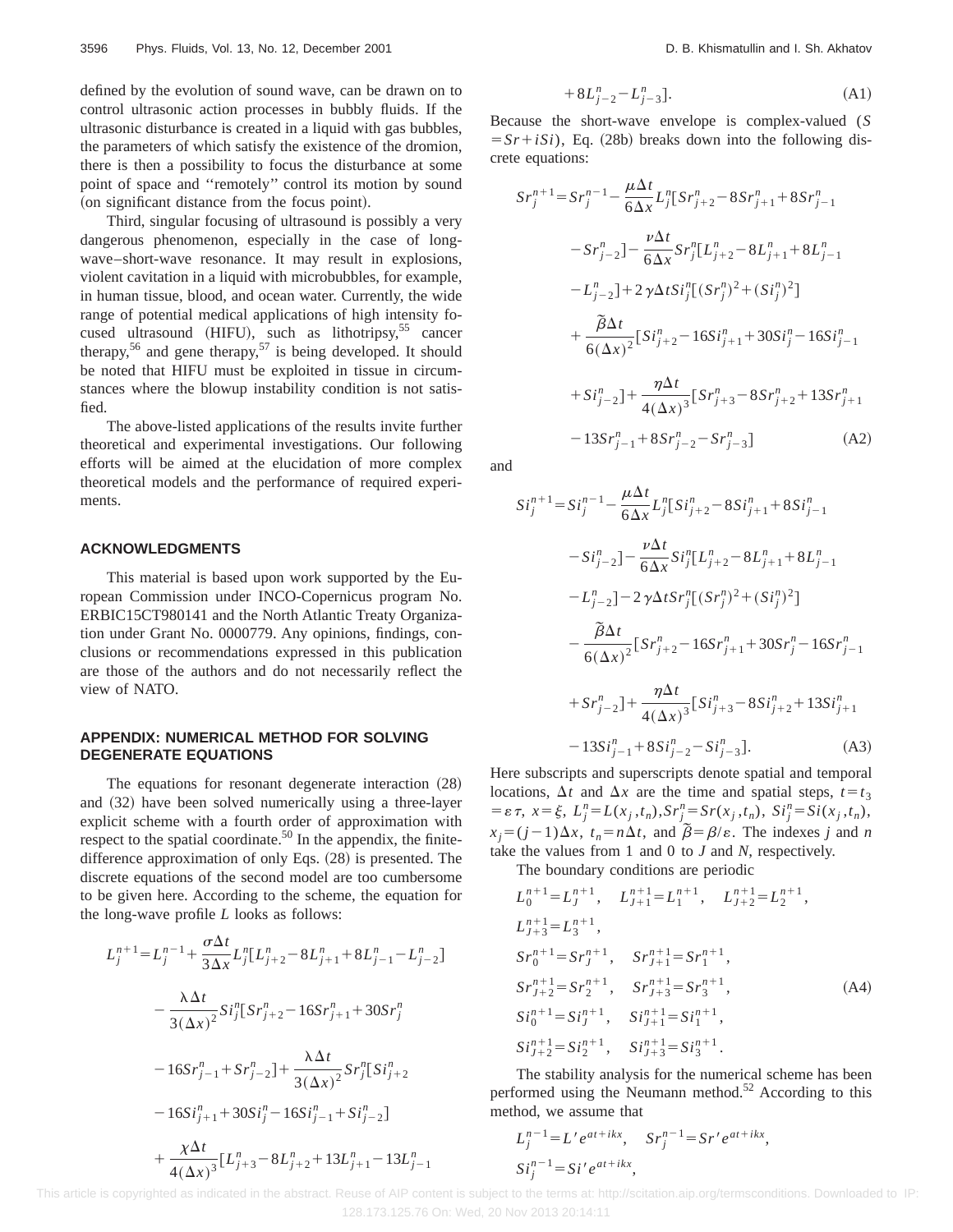$$
L_j^n = L_j^{n-1} e^{a\Delta t}, \quad Sr_j^n = Sr_j^{n-1} e^{a\Delta t}, \quad Si_j^n = Si_j^{n-1} e^{a\Delta t},
$$
  
\n
$$
L_{j+1}^{n-1} = L_j^{n-1} e^{ik\Delta x}, \quad Sr_{j+1}^{n-1} = Sr_j^{n-1} e^{ik\Delta x},
$$
  
\n
$$
Si_{j+1}^{n-1} = Si_j^{n-1} e^{ik\Delta x}.
$$

Substitution of Eqs.  $(A4)$  into the finite-difference equations leads to a system of algebraic equations in  $L_j^{n-1}$ ,  $Sr_j^{n-1}$ , and  $Si_j^{n-1}$  for each of the models. From the compatibility condition we obtain a polynomial equation in  $exp(a\Delta t)$ . The stability criterion follows from solving this equation and is based on the fact that the linear instability evolves when  $\exp(a\Delta t) > 1$ .

The stability analysis for Eqs.  $(A1)$ – $(A3)$  results in the polynomial equation of the fourth order which has rather unwieldy solutions. We have examined the approximate solutions to this equation using Mathematica and obtained the following stability criterion at  $\tilde{\beta} \approx 4.9$  and  $\eta \approx 0.06$ :

$$
\Delta t \le \min\left(0.042\Delta x^3, \ \frac{0.216\Delta x^3}{\chi}\right). \tag{A5}
$$

The stability criterion for the finite-difference equations of  $(32)$  is even simpler

$$
\Delta t \le \min\left(\frac{3\sqrt{2}\Delta x^2}{32\beta}, \frac{0.216\Delta x^3}{\epsilon \chi}\right). \tag{A6}
$$

- <sup>1</sup>G. A. Askar'yan, "Self-focusing of powerful sound during the production of bubbles," JETP Lett. **13**, 283 (1971).
- <sup>2</sup>P. Giuti, G. Iernetti, and M. S. Sagoo, "Optical visualization of non-linear acoustic propagation in cavitating liquids," Ultrasonics 18, 111 (1980).
- <sup>3</sup>Yu. A. Kobelev, L. A. Ostrovsky, and A. M. Sutin, "Self-bleaching effect for the acoustic waves in a liquid with gas bubbles,'' JETP Lett. **30**, 395  $(1979).$
- <sup>4</sup>Yu. A. Kobelev and L. A. Ostrovsky, "Nonlinear acoustic phenomena due to bubble drift in a gas-liquid mixture,'' J. Acoust. Soc. Am. **85**, 621  $(1989).$
- <sup>5</sup>S. L. Lopatnikov, "Acoustic phase echo in liquid with gas bubbles," Sov. Tech. Phys. Lett. 6, 270 (1980).
- 6E. Zabolotskaya, ''Nonlinear waves in liquid with gas bubbles,'' Trudi IOFAN 18, 121 (1989).
- 7I. Sh. Akhatov and V. A. Baikov, ''Propagation of sound perturbations in heterogeneous gas-liquid systems," J. Eng. Phys. 9, 276 (1986).
- <sup>8</sup>I. Sh. Akhatov, V. A. Baikov, and R. A. Baikov, "Propagation of nonlinear waves in gas-liquid media with a gas content variable in space,'' Fluid Dyn. 7, 161 (1986).
- 9I. Akhatov, U. Parlitz, and W. Lauterborn, ''Pattern formation in acoustic cavitation," J. Acoust. Soc. Am. 96, 3627 (1994).
- <sup>10</sup>I. Akhatov, U. Parlitz, and W. Lauterborn, "Towards a theory of selforganization phenomena in bubble-liquid mixtures,'' Phys. Rev. E **54**, 4990 (1996).
- <sup>11</sup>U. Parlitz, R. Mettin, S. Luther, I. Akhatov, M. Voss, and W. Lauterborn, ''Spatiotemporal dynamics of acoustic cavitation bubble clouds,'' Philos. Trans. R. Soc. London, Ser. A 357, 313 (1999).
- 12O. A. Druzhinin, L. A. Ostrovsky, and A. Prosperetti, ''Low-frequency acoustic wave generation in a resonant bubble-layer,'' J. Acoust. Soc. Am. **100**, 3570 (1996).
- 13L. A. Ostrovsky, A. M. Sutin, I. A. Soustova, A. I. Matveyev, and A. I. Potapov, ''Nonlinear, low-frequency sound generation in a bubble layer: Theory and laboratory experiment," J. Acoust. Soc. Am. 104, 722 (1998).
- <sup>14</sup>L. van Wijngaarden, "On the equations of motion for mixtures of liquid and gas bubbles," J. Fluid Mech. 33, 465 (1968).
- 15V. E. Nakoryakov, V. G. Pokusaev, and I. R. Shreiber, *Propagation of Waves in Gas- and Vapour–liquid Media* (Institute of Thermophysics, Novosibirsk, 1983).
- 16S. S. Kutateladze and V. E. Nakoryakov, *Heat and Mass-transfer and Waves in Gas-liquid Systems* (Nauka, Novosibirsk, 1984).
- <sup>17</sup>N. A. Gumerov, "Quasi-monochromatic weakly non-linear waves in a

low-dissipative bubbly medium," J. Appl. Math. Mech. 56, 58 (1992).

- <sup>18</sup>D. J. Benney, "Significant interactions between small and large scale surface waves," Stud. Appl. Math. 55, 93 (1976).
- 19D. J. Benney, ''A general theory for interactions between short and long waves," Stud. Appl. Math. 56, 81 (1977).
- 20V. D. Djordjevic and L. G. Redekopp, ''On two-dimensional packets of capillary-gravity waves," J. Fluid Mech. 79, 703 (1977).
- 21V. E. Zakharov, ''Collapse of Langmuir waves,'' Sov. Phys. JETP **72**, 908  $(1972).$
- 22H. Hasimoto and H. Ono, ''Nonlinear modulation of gravity waves,'' J. Phys. Soc. Jpn. 33, 805 (1972).
- 23A. Davey and K. Stewartson, ''On three-dimensional packets of surface waves," Proc. R. Soc. London, Ser. A 338, 101 (1974).
- 24J.-M. Chidaglia and J.-C. Saut, ''On the initial value problem for the Davey–Stewartson systems," Nonlinearity 3, 475 (1990).
- 25M. J. Ablowitz and H. Segur, ''On the evolution of packets of water waves," J. Fluid Mech. 92, 691 (1979).
- 26G. C. Papanicolaou, C. Sulem, P. L. Sulem, and X. R. Wang, ''The focusing singularity of the Davey–Stewartson equations for gravity-capillary surface waves," Physica D 72, 61 (1994).
- 27S. V. Iordansky, ''Equations of motion of liquid containing gas bubbles,'' Zh. Prikl. Mekh. Tekh. Fiz. 102 (May 1960).
- 28V. K. Kedrinsky, ''Propagation of small disturbances in liquid containing gas bubbles," Zh. Prikl. Mekh. Tekh. Fiz. 29 (July 1968).
- <sup>29</sup>R. I. Nigmatulin, *Dynamics of Multiphase Media, Vols. 1 and 2* (Hemisphere, Washington, 1990).
- <sup>30</sup>I. Sh. Akhatov and D. B. Khismatullin, "Long-wave–short-wave interaction in bubbly liquids," J. Appl. Math. Mech. 63, 917 (1999).
- 31A. Jeffrey and T. Kawahara, *Asymptotic Methods in Nonlinear Wave*  $Theory$  (Pitman, London, 1982).
- 32R. K. Dodd, J. Eilbeck, J. Gibbon, and H. Morris, *Solitons and Nonlinear Wave Equations* (Academic, London, 1984).
- 33B. B. Kadomtsev and V. I. Petviashvili, ''On the stability of solitary waves in weakly dispersive media," Sov. Phys. Dokl. **15**, 539 (1970).
- 34B. G. Konopelchenko, *Introduction to Multidimensional Integrable Equations: The Inverse Spectral Transform in*  $2+1$  *Dimensions* (Plenum, New York. 1992).
- 35M. J. Ablowitz and P. A. Clarkson, *Solitons, Nonlinear Evolution Equa*tions and Inverse Scattering (Cambridge University Press, Cambridge, 1991).
- 36M. Lakshmanan, ''Analytic methods for soliton systems,'' Int. J. Bifurcation Chaos Appl. Sci. Eng. 3, 3 (1993).
- $37$ D. E. Pelinovsky and Yu. A. Stepanyants, "Self-focusing instability of plane solitons and chains of tow-dimensional solitons in positivedispersion media," Sov. Phys. JETP 77, 602 (1993).
- 38Yu. S. Kivshar and D. E. Pelinovsky, ''Self-focusing and transverse instabilities of solitary waves," Phys. Rep.  $331$ ,  $117$   $(2000)$ .
- 39E. Infeld, A. Senatorski, and A. A. Skorupski, ''Decay of Kadomtsev-Petviashvili solitons," Phys. Rev. Lett. **72**, 1345 (1994).
- 40E. Infeld, A. Senatorski, and A. A. Skorupski, ''Numerical simulations of Kadomtsev–Petviashvili soliton interactions,'' Phys. Rev. E **51**, 3183  $(1995).$
- 41P. Frycz and E. Infeld, ''Bending of ion-acoustic solitons,'' Phys. Rev. A 41, 3375 (1990).
- 42S. Gavrilyuk, ''Solitary waves in bubbly liquids are linearly unstable,'' Eur. J. Mech. B/Fluids 15, 37 (1996).
- 43V. E. Zakharov and A. B. Shabat, ''Exact theory of two-dimensional selffocusing and one-dimensional self-modulation of waves in nonlinear media," Sov. Phys. JETP 34, 62 (1972).
- <sup>44</sup>T. B. Benjamin and J. E. Feir, "The disintegration of wave trains in deep water," J. Fluid Mech. 27, 417 (1967).
- 45Y.-C. Ma, ''The complete solution of the long-wave–short-wave resonance equations," Stud. Appl. Math. 59, 201 (1978).
- <sup>46</sup>A. S. Fokas and P. M. Santini, "Dromions and a boundary value problem for the Davey–Stewartson I equation," Physica D 44, 99 (1990).
- 47N. Yoshida, K. Nishinari, J. Satsuma, and K. Abe, ''Dromion can be remote-controlled," J. Phys. A 31, 3325 (1998).
- 48S. A. Akhmanov, A. P. Sukhorukov, and R. V. Khokhlov, ''Optical selffocusing and diffraction in a nonlinear medium,'' Usp. Fiz. Nauk **93**, 19  $(1967).$
- 49I. Sh. Akhatov and D. B. Khismatullin, ''Mechanisms of interaction between ultrasound and sound in liquids with bubbles: Singular focusing,'' Acoust. Phys. 47, 140 (2001).

This article is copyrighted as indicated in the abstract. Reuse of AIP content is subject to the terms at: http://scitation.aip.org/termsconditions. Downloaded to IP:

128.173.125.76 On: Wed, 20 Nov 2013 20:14:11